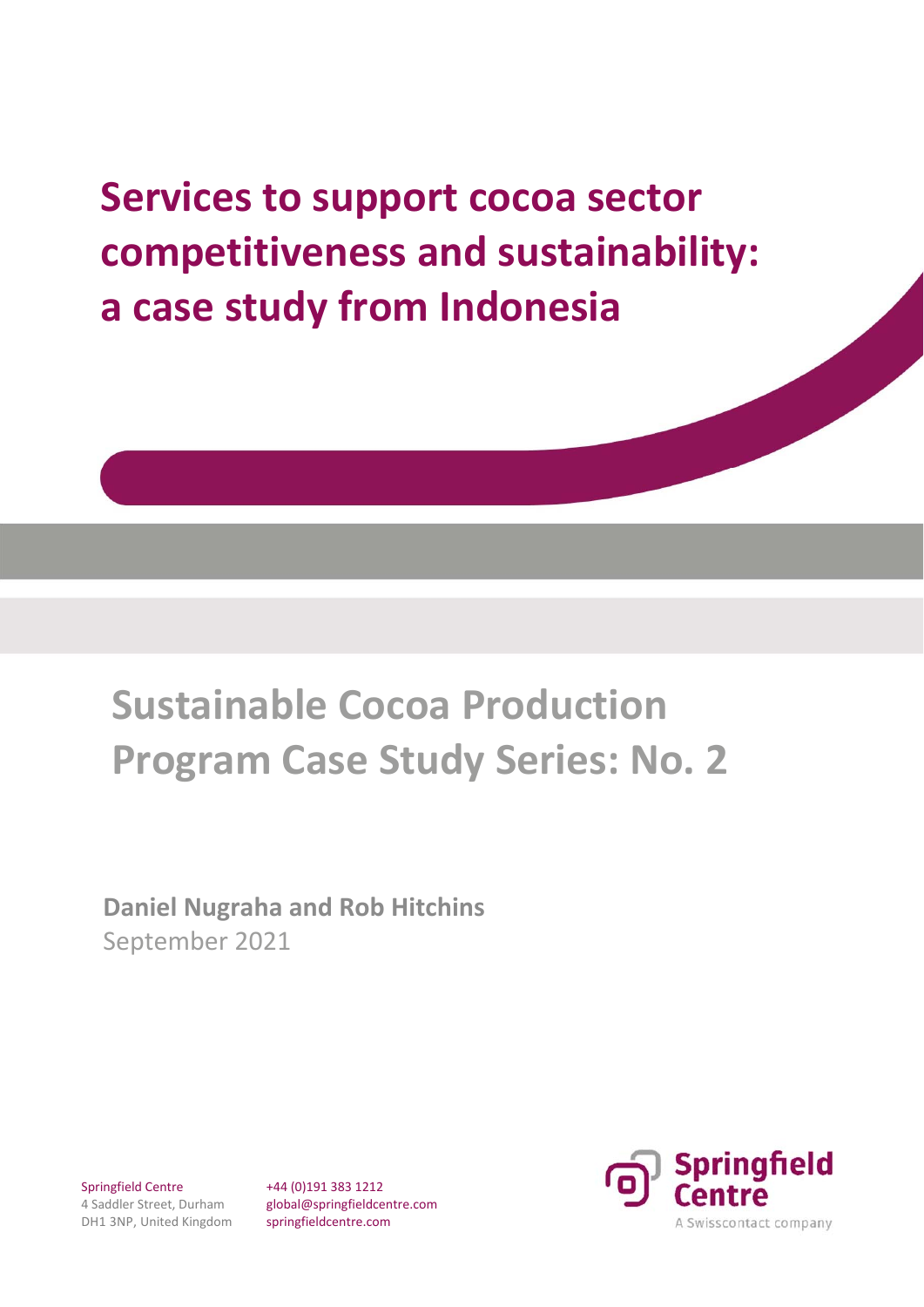# **CONTENTS**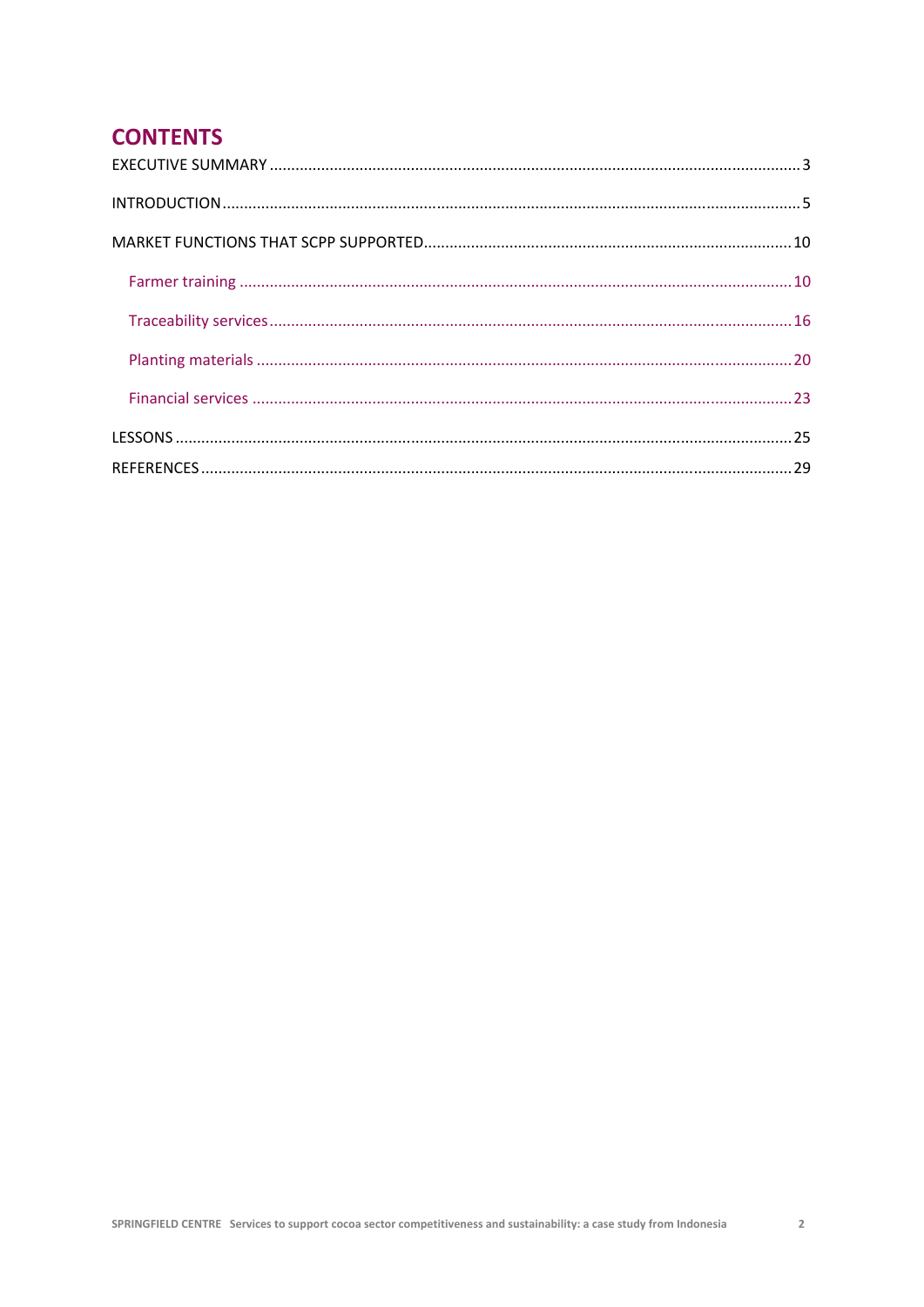# **EXECUTIVE SUMMARY**

A challenge facing initiatives to promote more sustainable, competitive, and resilient agricultural systems is to identify solutions that are not only effective, but which can (a) be feasibly adopted by smallholder farmers and market actors, and (b) remain available when development assistance comes to an end.

This case study examines the experience of the Sustainable Cocoa Production Program (SCPP), which worked through a public-private development partnership (PPDP) to improve production and build sustainable supply chains in Indonesia's cocoa industry as it faced global and domestic challenges. Seven development organisations and eleven private cocoa buyers contributed approximately USD 55m to the PPDP. SECO and Swisscontact were, respectively, the 'lynchpin' funder and implementing organisation throughout.

SCPP focused on establishing, strengthening, and sustaining four key market functions: farmer training, traceability, planting material, and finance. It trained 160,000 farmers, enabled the integration of 79,000 cocoa farmers into sustainable, certified supply chains, generating USD 927,000 of certification premiums, and increased smallholder yields by 52% and raised their incomes by 75%. These tangible results demonstrated that the model of training plus certification plus traceability promoted could upgrade conventional cocoa supply chains to traceable, certified supply chains. In turn, this triggered sector‐wide changes that indicate growing sector maturity:

- Investment in farmer training as a core business function, not a Corporate Social Responsibility (CSR). Cocoa firms have integrated farmer support into the core commercial functions of their procurement or sourcing departments, as opposed to running them separately under sustainability or CSR departments.
- Cocoa sector stakeholders are developing their own training programmes based on the content developed by SCPP, including cocoa firms and the Ministry of Agriculture.
- Traceability services developed are being offered commercially to various clients the in cocoa, palm oil, coffee, coconut, and rubber sectors in more than 15 countries. Other firms have developed their own, in‐house traceability platform and established or expanded their field teams.
- A commercial supply of high-quality planting materials is available, and top and side grafting are a new norm in good cocoa farming practices in Indonesia.

SCPP's experience in establishing and strengthening market functions to make Indonesia's cocoa sector more sustainable, competitive, and resilient has highlighted several lessons that might be more widely applicable agricultural development initiatives. These lessons relate to the role of development organisations, the importance of doing the right type of analysis, and focusing on function before form.

Role of development organisations: provide or facilitate?

- Direct delivery can be a valid tactic, but it must be guided by a vision for sustainability
- Ensure feasibility for commercial delivery within prevailing capacity and affordability
- Build on what's already there

Do the right kind of analyses:

- Start with a feasibility analysis and revisit it regularly
- Perform cost-benefit analyses for the adoption of recommended practices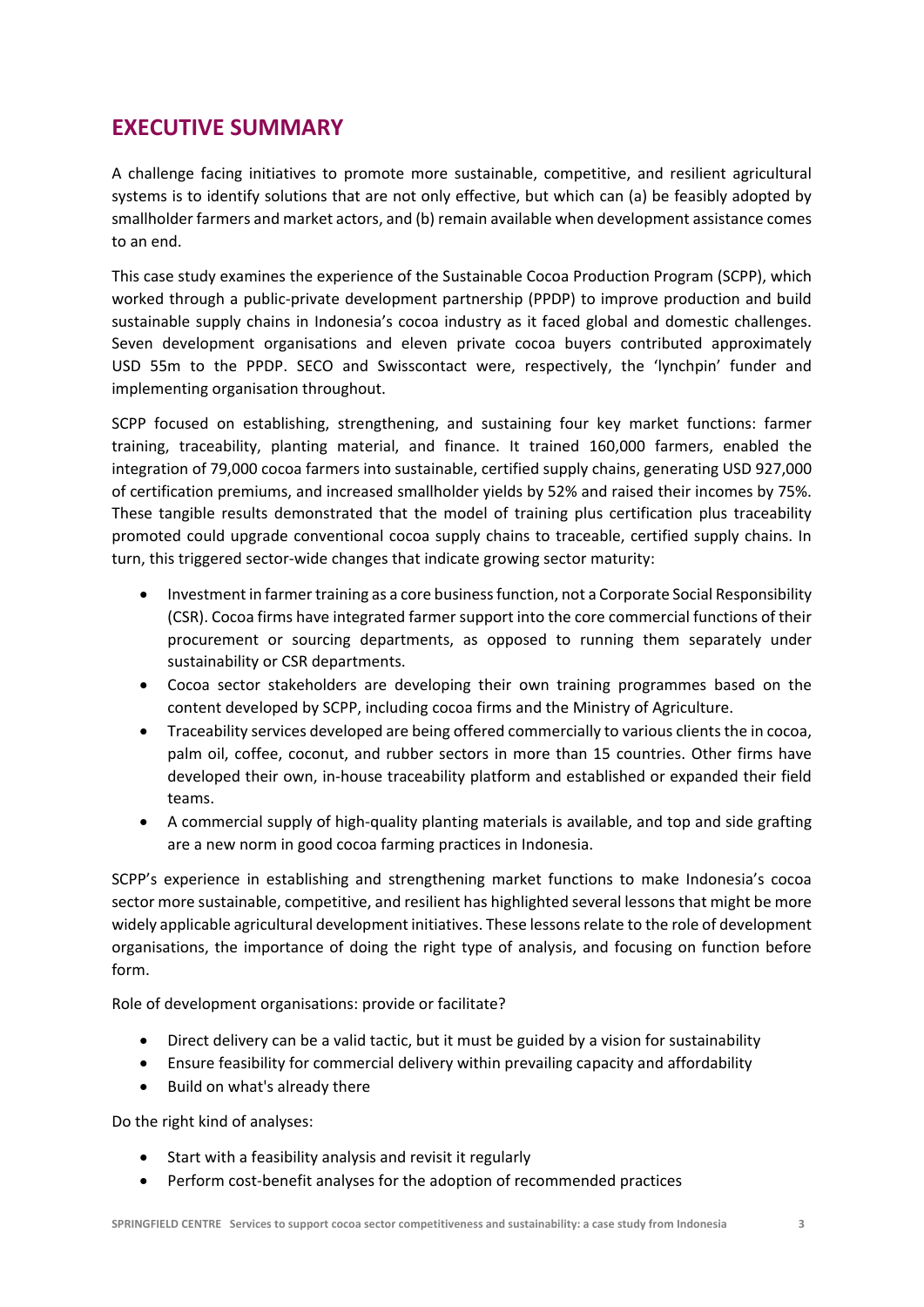Form follows function:

- Organised collective actions are not a panacea for farmer problems
- Focus on market actors with the strongest incentive and capacity to perform the function
- Size does matter for resilience against market shocks
- Be mindful of the differences between programme MRM (monitoring and results measurement) and MIS (management information system) needed by market actors

### **Acknowledgements**

We are grateful for the assistance of Christina Rini, Ross Jaxx and Prashant Rana of Swisscontact, and the staff and funders of SCPP, in the preparation of this case study. Any omissions and errors are the sole responsibility of the authors.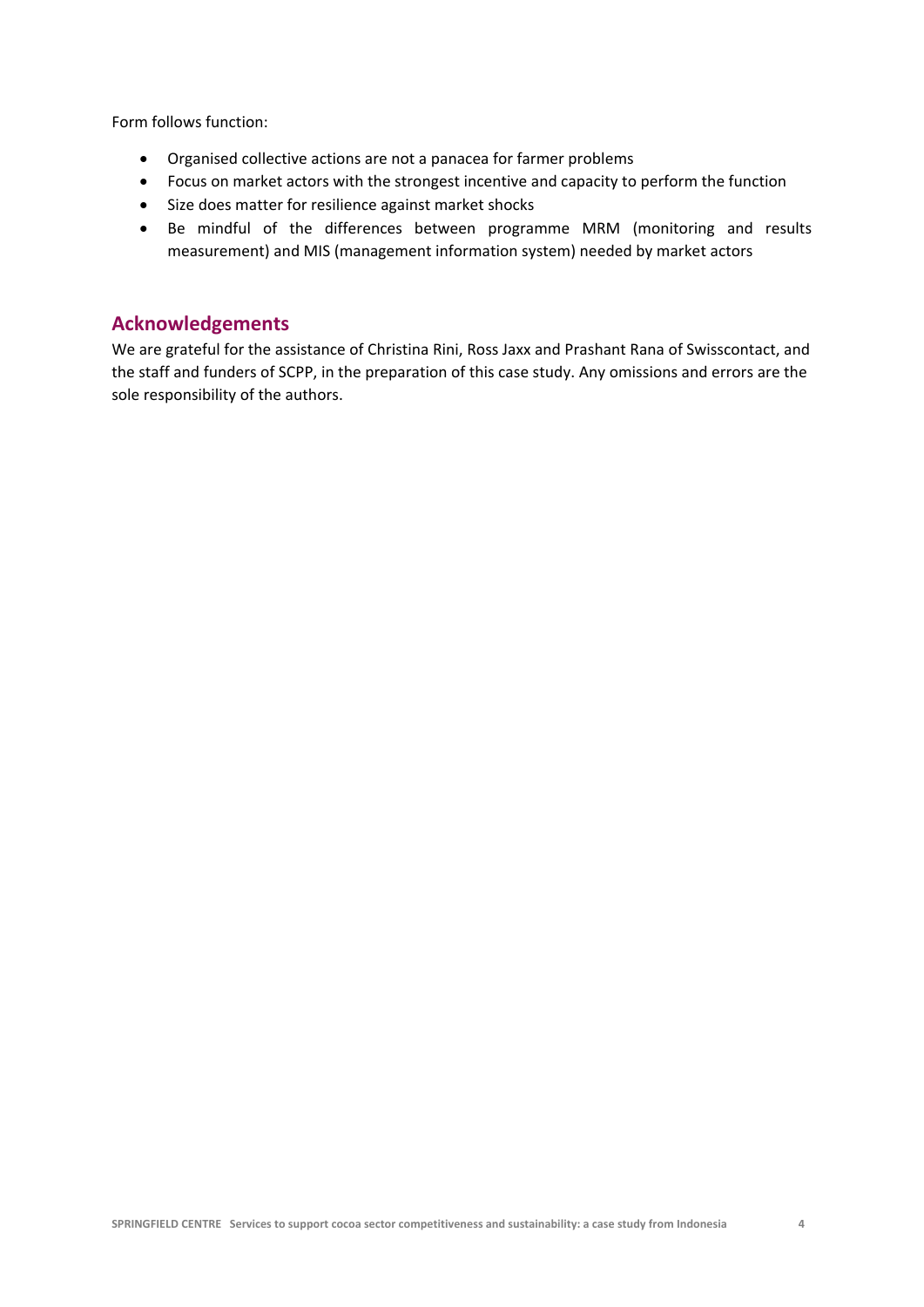# **INTRODUCTION**

# **About SCPP**

**The Sustainable Cocoa Production Program (SCPP) aimed to increase the income of smallholder cocoa farmers by improving the competitiveness of the cocoa sector.**  It focused on improving production (i.e. farming good practices and technology transfer), sustainable supply chain (i.e. certification, traceability, supply chain management and market access), and sector‐wide collaboration and knowledge sharing. Implemented by Swisscontact, SCPP commenced in 2012 and operated as a public-private development partnership<sup>1</sup>. SCPP managed a total of USD 55m, comprising contributions from seven development organisations (USD 43m) and eleven private cocoa buyers (USD 13m), making it one of the largest partnerships between donors and businesses in the commodity sector.

SCPP worked to establish and strengthen four main market functions:

- Farmer training
- **•** Traceability
- Planting material
- Finance

This case study examines why and how SCPP supported the development of these functions and captures lessons from eight years of programme implementation that might guide future interventions in commodity sector development.

# **Overview**

#### *Initial sector context*

**SCPP began in the context of global shortages of cocoa**. International cocoa firms were under pressure to secure existing and find additional sources of supply to fill the gap. In Indonesia, cocoa production was shrinking despite expanding cocoa cultivation by smallholder farmers, signifying a problem of declining yields among smallholder producers.

**Cocoa productivity was** 300‐400kg/ha, **far below the recommended commercially viable level** of 1,000kg/ha. Deteriorating yields and quality were caused by ageing trees, pests and diseases, and inferior farming practices. The average age of cocoa trees was estimated to be over 18 years, surpassing the peak productive period of 8 to 12 years. Around 15‐20% were unproductive. Cocoa Pod Borer (CPB), Vascular-Streak Dieback (VSD) and black pod infestation plagued many cocoa farms. Inadequate farmer knowledge of good agricultural practices (GAP) was identified as the underlying problem.

### *Growing pressure for sustainable and traceable cocoa*

**International cocoa firms were facing growing demand for sustainable production, responsible sourcing practices and traceable supply chains**. Food and beverage manufacturers needed to provide information to consumers about the cocoa they used: how cocoa beans were cultivated, harvested, handled, and processed and who was involved in the supply chain.

**Voluntary sustainability standards (VSS), e.g. Rainforest Alliance (RA) and UTZ, had been established to help the industry meet sustainability and traceability goals.** Independent audits by authorised certification bodies assure consumers that industry actors meet these standards. However, these

<sup>1</sup> For further detail on public‐private development partnerships, see Springfield Centre (2021a).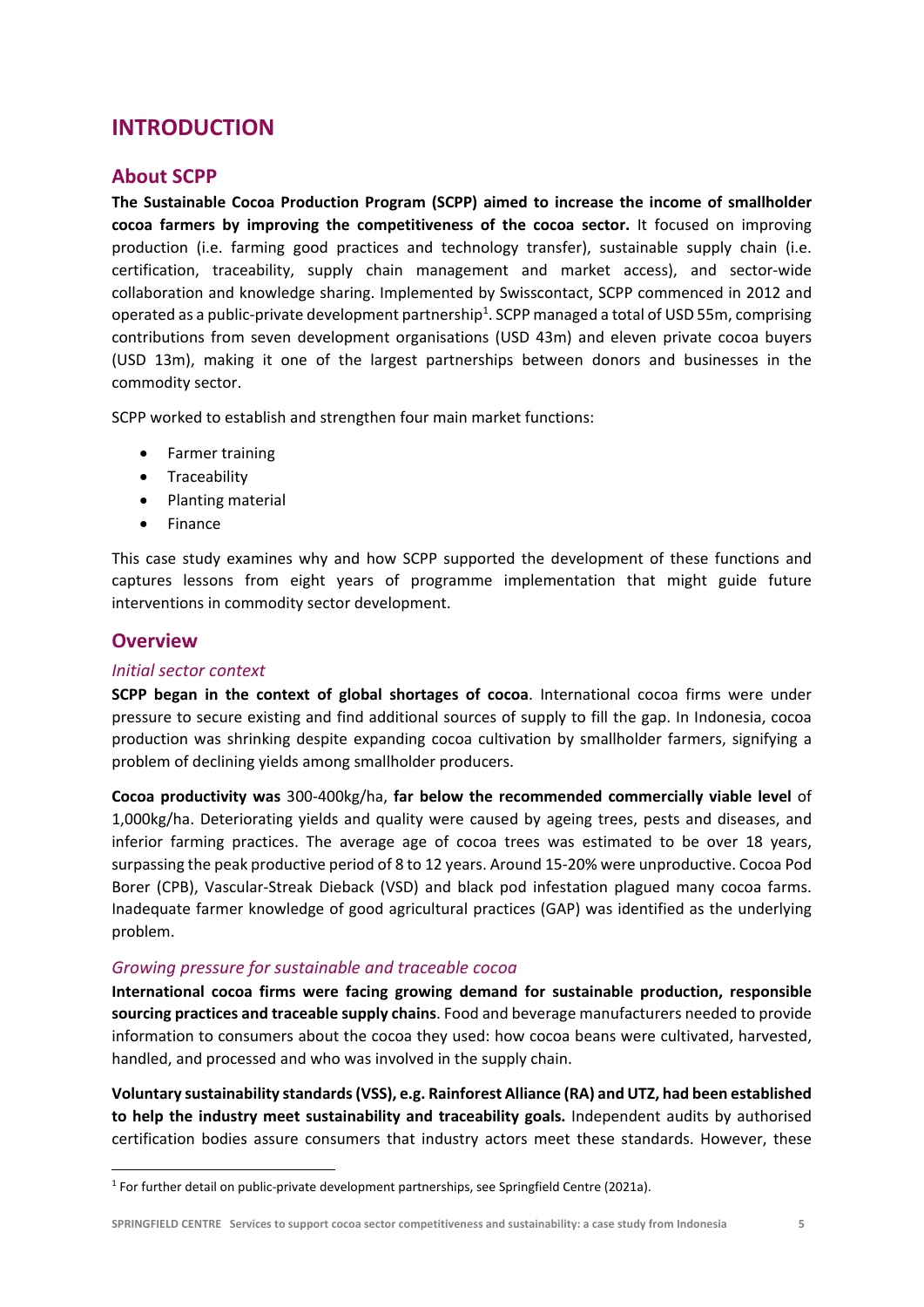standards were not yet rolled out in Indonesia's cocoa sector. Establishing traceability and certification standards across Indonesia was a daunting task.

**Actors in the cocoa supply chain, especially smallholders, were largely unaware or capable of complying with sustainability standards.** Operationalising traceability requires an integrated platform for data recording, management, and reporting accessible to actors across the supply chain. Such a platform did not exist when SCPP started in 2012. The incentives to comply with standards were uncertain. For consumer‐facing cocoa firms, the market pressure was evident, but for other actors, the threats and benefits were not well understood. High prices caused by the cocoa supply gap meant that producers and traders were not under any pressure to change practices or performance.

# **Indonesia's cocoa supply chain**



*Figure 1 An overview of the traceable, certified cocoa supply chain and supporting functions and rules* 

**Cocoa production**  was dominated by smallholder farmers (1.0‐1.5ha cultivation area, 700‐800 trees/ha). Most followed a low‐input low‐yield production model. Cocoa was not their only source of income; many farmers grew other crops or worked in other jobs. The average age of farmers was about 45 years old and typically they were educated to a primary or junior secondary level. Around 80%‐90% of farmers are male, but their families were also involved in cocoa cultivation.

**Cocoa trading** comprised a chain of traders involving village collectors, small district‐level traders and larger regional traders, most of which traded in multiple commodities. Traders also performed aggregation, sorting, transportation, storage, and financing functions. There were few cocoa producer groups or cooperatives active in trading prior to SCPP's intervention.

**Cocoa processing** was conducted by domestic or international manufacturers of chocolate products or cocoa processing factories selling intermediary products to export markets.

A key function of traders and buyers  $-$  of various types, including international cocoa product manufacturers, multinational commodity traders, local traders, and cooperatives – was envisaged to be **certificate holders (CHs).** CHs administer the documentation needed for the certification process and ensure the compliance of their traders and farmers with certification control points.

# **The rationale for SCPP's intervention**

To address the sector constraints described above, SCPP developed and strengthened priority functions (see highlighted boxes in Figure 1): farmer training, traceability services, planting material, and financial services. Input provision and sector coordination were also addressed as supplementary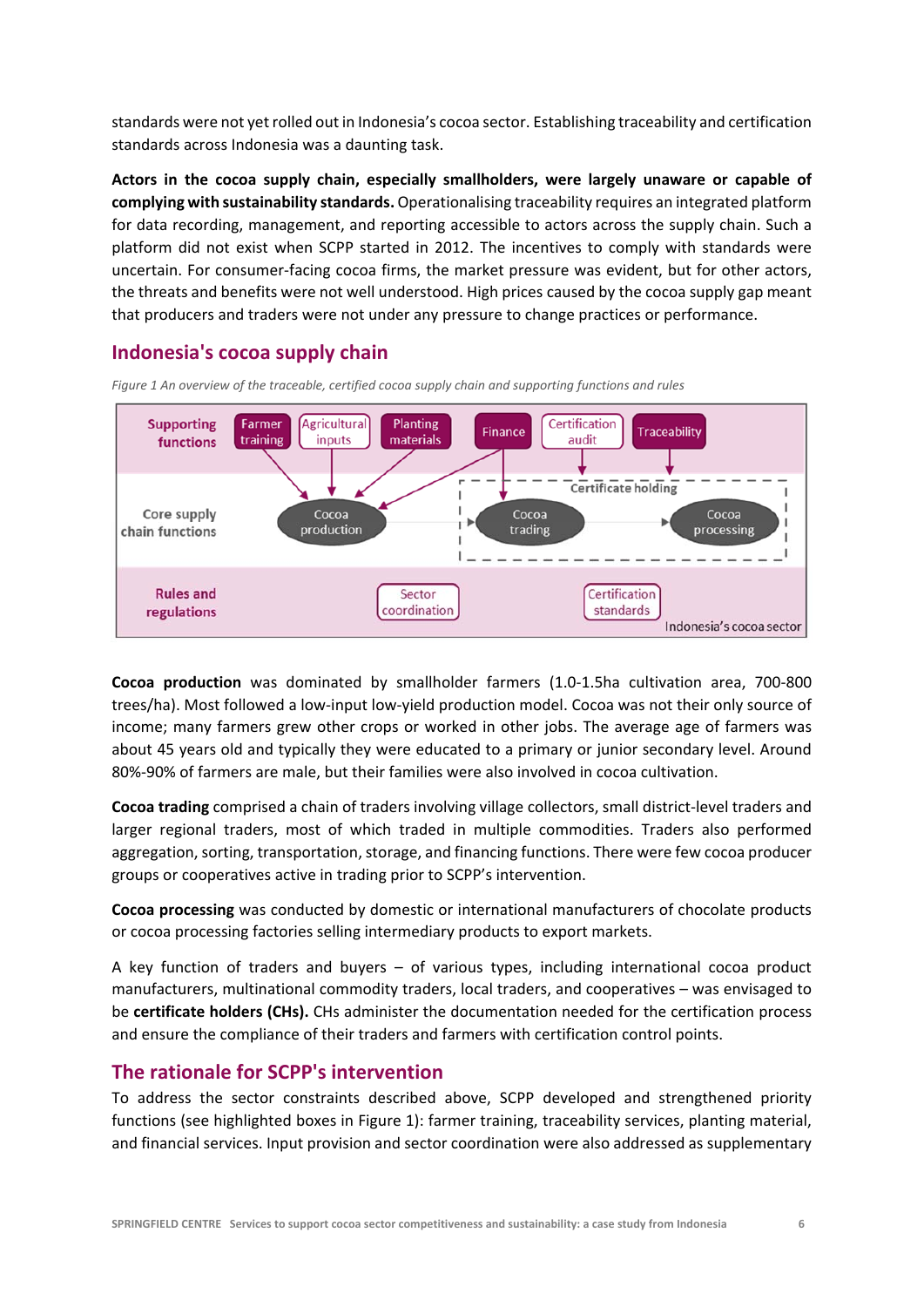activities. Certification standards and certification audit services did not require any intervention, as they were already established and were being delivered by market actors.

Farmer training had two objectives, to improve cocoa yield and quality and ensure farmers could comply with certification requirements. Weak knowledge about good agricultural practices (GAP) was identified as the primary cause of inferior farming performance. SCPP's predecessor, PEKA (Cocoa Economic Development in Aceh, 2010‐2012), had demonstrated that improving farmers' GAP can rapidly increase cocoa quality and yield. PEKA measured the productivity of over 1,100 cocoa farmers before and after its training and recorded an average increase in yield of 124%, from approximately 300kg/ha to 700kg/ha. Since certification was new to Indonesia's cocoa sector, farmers also needed to learn about certification requirements and required technical guidance to comply with the certification process.

SCPP did not intervene in **agricultural inputs** because many small retailers in rural areas already sold agricultural inputs to cocoa farmers. Instead, SCPP addressed the proper use of fertilisers and pesticides through its GAP training. Fertiliser application practices amongst cocoa farmers were far from optimum. Based on PEKA's 2010 baseline data, on average, cocoa farmers used 49kg of fertiliser per hectare to derive an annual yield of 254kg/ha. Farmers had limited knowledge of the different nutrients and types of fertilisers required by cocoa trees or efficient application methods. Almost none used organic fertilisers or fertilisers explicitly formulated for cocoa. Most used subsidised fertilisers intended for rice: single‐nutrient fertilisers like urea, KCl (potassium chloride) and TSP (Triple Super Phosphate). Years of urea application had caused the acidification of soils, increasing susceptibility to disease and reducing yields. Pesticide use was widespread but often inappropriate. Most farmers did not follow recommended practices (pruning, sanitation, frequent harvesting) to make pesticides effective. They were unaware of the active ingredients and safety requirements of the products they used, including those banned or on the watchlist of certification bodies. Farmers typically did not use protective clothing while spraying or safely handle and store pesticides, causing health issues.

**Traceability** provides evidence that cocoa beans were produced, handled, and traded according to the standards – a prerequisite for certification. This enabled international cocoa buyers to respond to their consumers' demands. In turn, certification triggers premium payments, which provide farmers with incentives to comply with certification standards and cover the costs of certification. Traceability services did not exist in Indonesia's cocoa sector prior to SCPP's intervention.

Yield has a direct correlation with tree age. The average age of cocoa trees in Indonesia was estimated to be over 18 years, and around 15‐20% of trees were unproductive, damaged by pests and diseases. However, quality **planting materials** were not widely available. Seedlings were typically raised from locally harvested seeds and had inferior genetic traits, resulting in low yields and susceptibility to pests and diseases. A nationwide government replanting effort failed because it did not sufficiently involve cocoa sector stakeholders. Seedlings flown from Java into cocoa‐producing provinces did not survive in new environments.

Farmers needed working capital to purchase planting materials, inputs and equipment and pay for additional labour to rehabilitate farms. However, appropriate and affordable **finance** was generally not widely available to cocoa smallholders.

SCPP assisted existing cocoa sector platforms at the national and international level in their **sector coordination**  function. For example, SCPP provided CSP (Cocoa Sustainability Partnership) with technical inputs to expand its Sustainability Roadmap to 2030. SCPP also provided technical support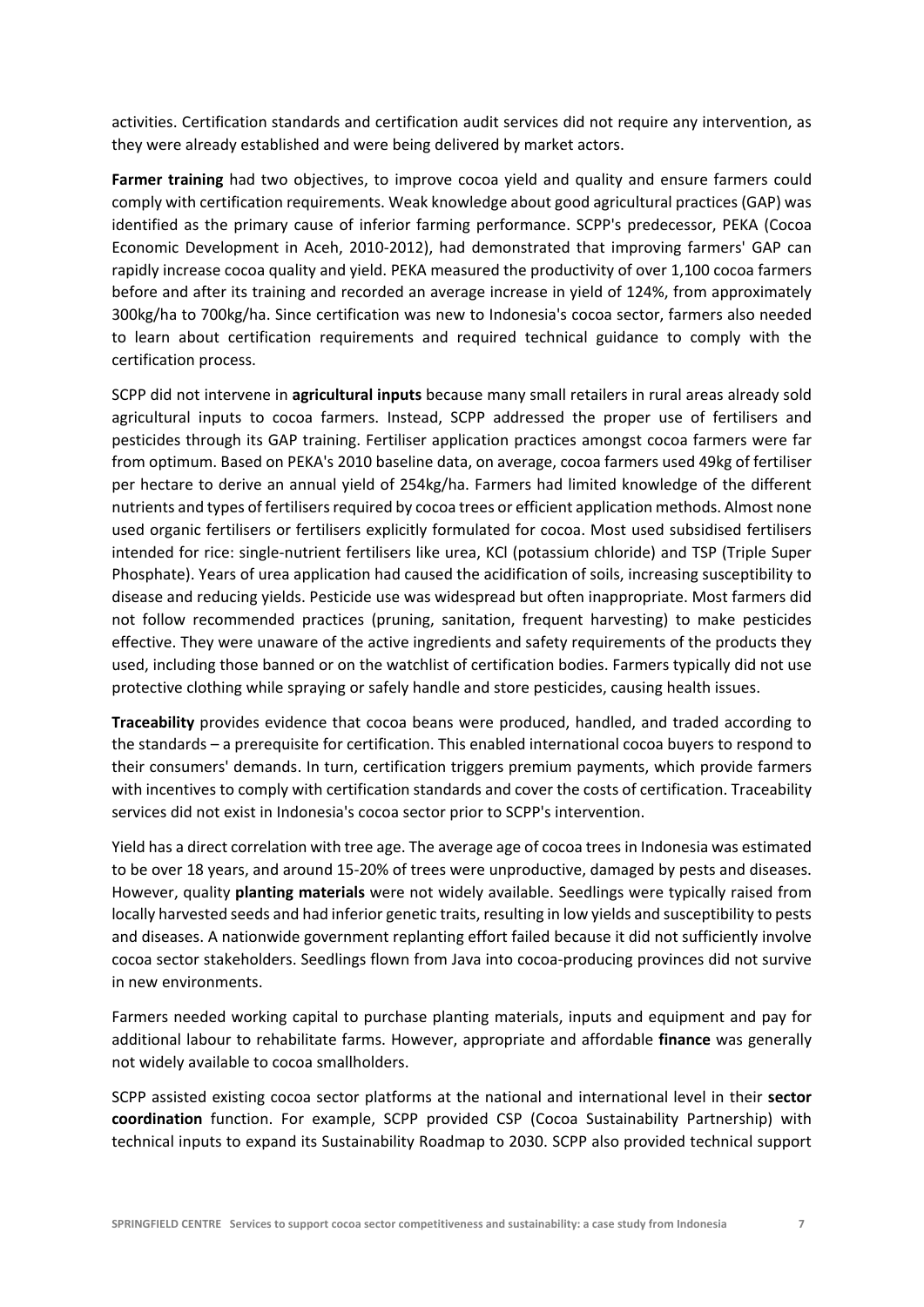to CSP and PISAgro (Partnership for Indonesia Sustainable Agriculture) to advocate for government support in promoting innovation on cocoa-specific fertiliser (see Box 1).

### **Initial approach**

**SCPP initially delivered farmer training and traceability service directly as a temporary solution since no market actors were interested or capable of providing these services**. Firms were reluctant to invest in farmer training. They relied on public extension workers who, unfortunately, had limited understanding of cocoa cultivation and weak incentives to serve the sector because cocoa, unlike rice, was not a focus commodity. Traceability was a new concept. Developing, testing, and delivering a new commercial service requires a substantial investment of money and time. The future clients of traceability services – cocoa buyers – were not convinced that traceability would work in Indonesia's cocoa sector. No commercial actors were prepared to undertake such risky investments. SCPP filled the gap initially, funded by SECO and five cocoa buyers. Later more donors and firms followed suit. As the commercial benefits of farmer training and traceability services became more evident, SCPP expected specialised service providers  $-$  on the supply side  $-$  to emerge and replicate and develop further these services, creating a service market, and – on the demand side – cocoa buyers to continue and expand their use of such services.

**To ensure the long‐term availability of planting material, SCPP supported the establishment of nurseries at the village level.** SCPP identified – through farmer training – farmer groups, cooperatives, or individual farmers interested in building a nursery or clonal plot and then supported them with technical and business training and co-funding of construction. Nurseries were expected to become commercially viable through sales of planting materials.

**To improve cocoa farmers' access to financial services, SCPP strengthened the demand and supply side and brokered the relationships between both sides**. SCPP trained farmers in financial literacy and basic practices in financial management to increase their prospects of accessing formal loans. SCPP worked with existing financial institutions (e.g. banks with coverage in rural areas) and helped cooperatives develop financial products specifically designed for their members.

### **Changed sector context**

**Towards the end of 2016, global cocoa prices slumped to their lowest level in a decade.** Farmgate prices in Indonesia made cocoa unattractive for smallholder farmers. Many smallholders stopped investing in cocoa and switched to more lucrative crops or sought employment outside agriculture. GAP adoption rates and cocoa yields stagnated, and dropout rates from certification increased.

**For cocoa buyers, the price drop called for more efficient supply chain management.** The original strategy of expanding their supply chains was no longer appropriate. They needed to consolidate their supply chains and direct their investments towards those traders and farmers with the best prospects of reliably supplying the volumes of cocoa they required. This called for a more sophisticated way of working. Cocoa buyers needed to engage with farmers more closely to better understand and support selected farmers to develop more profitable, resilient cocoa businesses – and remain in the sector.

### **Adjusted approach**

As the sector context evolved, **SCPP adapted its approach from supporting farmers directly to supporting cocoa buyers and other market actors to innovate in order to consolidate their cocoa**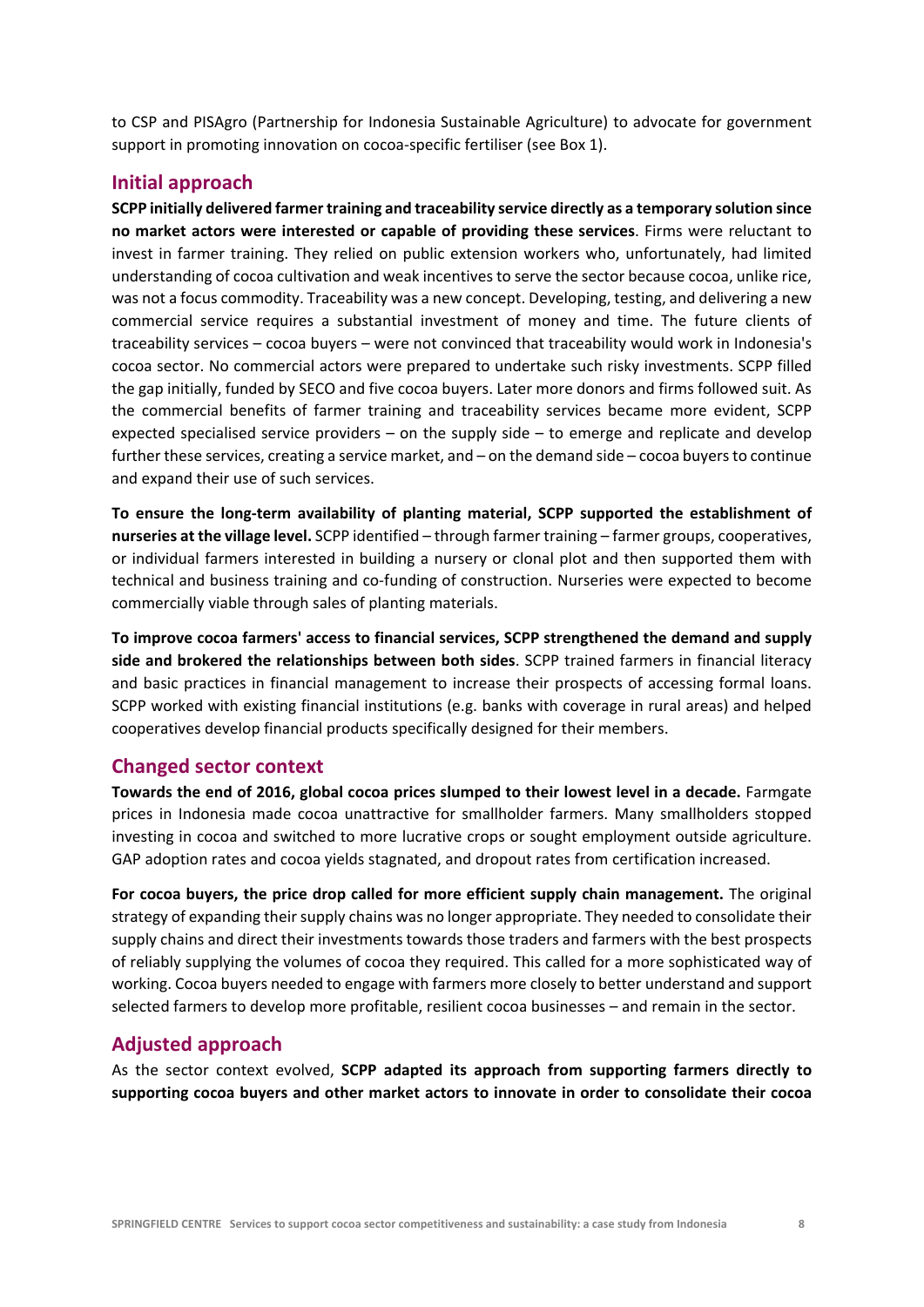supply chains<sup>2</sup> and continue to support selected farmers sustainably, without further donor funding (see Table 1).



|                      | Stage 1 (2012-2018)                                                                                                             | Stage 2 (2018-2020)                                                                                                                                                                                                                                                       |
|----------------------|---------------------------------------------------------------------------------------------------------------------------------|---------------------------------------------------------------------------------------------------------------------------------------------------------------------------------------------------------------------------------------------------------------------------|
| SCPP approach        | SCPP supported cocoa buyers  <br>$\bullet$<br>to expand their cocoa supply<br>chains by engaging as many<br>farmers as possible | SCPP supported cocoa buyers to innovate in order to<br>consolidate their supply chains in a more focused,<br>efficient, effective, and sustainable way                                                                                                                    |
| Service<br>provision | • SCPP delivered farmer<br>training and traceability<br>services<br>SCPP provided direct support<br>to nurseries                | $\bullet$ Cocoa buyers, CHs, and Koltiva, a commercial service<br>provider for traceability, delivered farmer training and<br>traceability services<br>CSP coordinated supporting activities for nurseries under<br>its members' (cocoa buyers) sustainability programmes |
| Service funding      | Donors and cocoa buyers<br>۱o                                                                                                   | $\bullet$ Cocoa buyers                                                                                                                                                                                                                                                    |

<sup>&</sup>lt;sup>2</sup> For further detail on the innovations for supply chain consolidation, see Springfield Centre (2021b).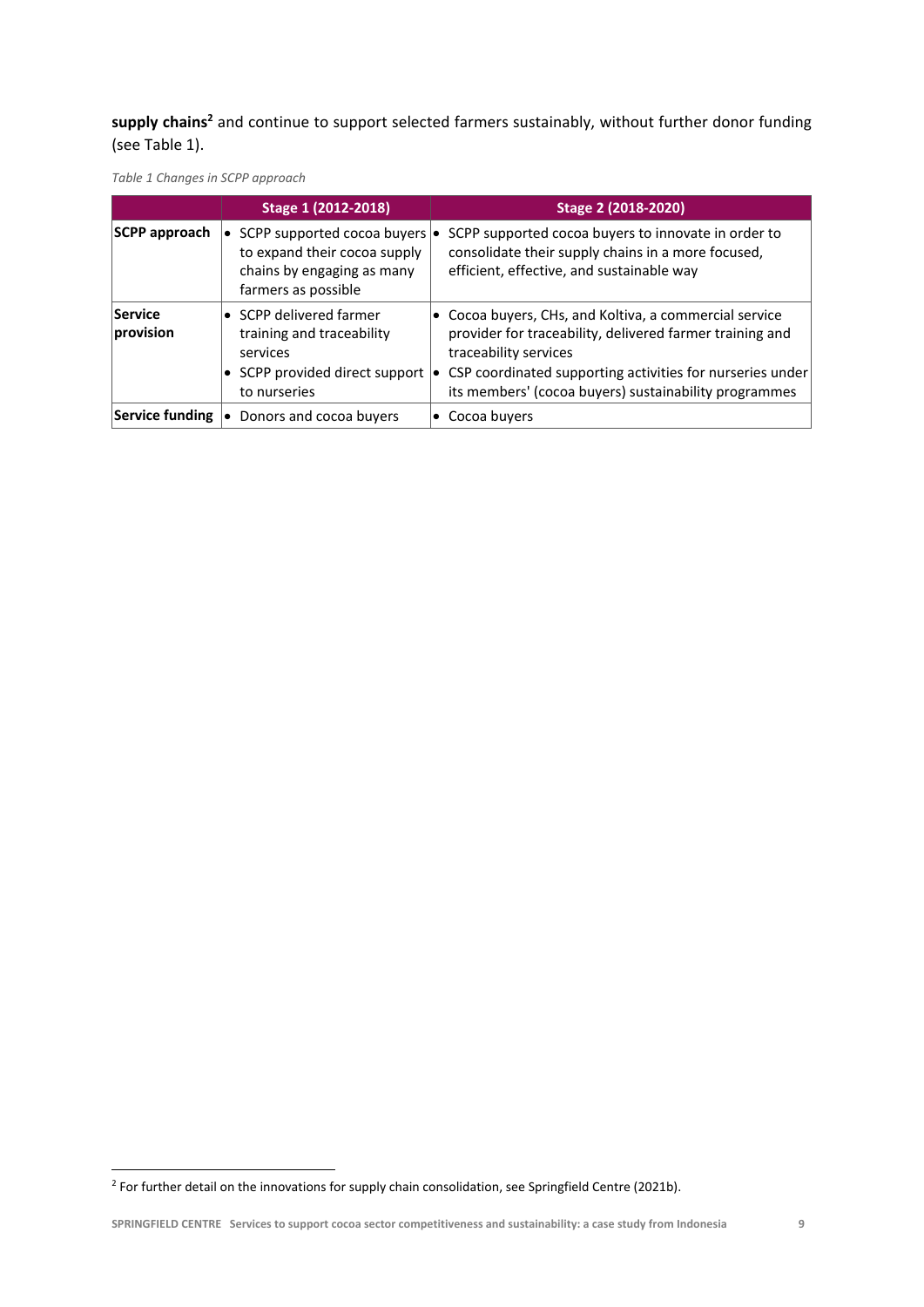# **MARKET FUNCTIONS THAT SCPP SUPPORTED**

# **Farmer training**

#### *Intervention model*

SCPP built its farmer training model on the experience of its predecessor projects<sup>3</sup>, most notably PEKA. PEKA focused on improving cocoa farms by introducing better production and post‐harvest practices and access to financial services. Scaling up proven models with measurable results was less risky and more efficient than creating and testing new models from scratch. Initially, SCPP's farmer training focused exclusively on farming practices directly related to increasing yield and quality:

- Farm rehabilitation included basic practices that did not require much investment, such as pruning trees for optimal structure, removing non-productive and infected buds, frequent harvesting, planting shade trees, and improving the sanitation and drainage of cocoa plantations.
- **Fertilisers:** As a foundation for better fertiliser use, SCPP introduced basic principles and practices of nutrition management for soil (e.g. measuring pH and determining when to use dolomite to raise pH level) and cocoa trees (e.g. different nutrition requirements over a tree's growth stages). Farmers were made aware of the correct application and limitations of chemical fertilisers (e.g. chemical fertilisers can harm plants if the underlying soil conditions are not improved) and learned about organic fertilisers and their function in improving soil structure. As many farms were remote, farmers were encouraged to make their own compost by burying cocoa pods and on‐farm organic materials in sanitation trenches. This practice promotes nutrient recycling and prevents the spread of pests and diseases from infected cocoa pods. SCPP trained farmers in proper application techniques (e.g. pocket, row or ring placement, see Figure 2) to reduce nutrition washed away, leached and evaporated, thereby ensuring they got the most from their fertiliser investments (e.g. correct dosing and timing of single and multi-nutrient fertilisers to ensure balanced nutrition).
- Pesticides: To enable farmers to control pests and diseases, SCPP introduced Integrated Pest Management (IPM) principles and practices. Farmers were made aware that chemical control (herbicides, insecticides, and fungicides) is the last resort after cultural (e.g. removing infected cocoa pods, burning or burying them with organic waste in composting trenches, and removing pest-harbouring plants) and biological control (e.g. understanding and promoting beneficial insects and microorganisms) options have been exhausted. To enhance the efficacy and reduce the risks of chemical solutions, SCPP trained farmers on correct usage (e.g. identifying pest and disease, active ingredients, dosing, application techniques), storage and disposal (see Figure 2).
- **Seedlings:** SCPP emphasised the importance of rejuvenating mature but low‐yielding trees by side grafting and replanting old, non‐productive, and diseased trees using top‐grafted seedlings to increase productivity. As many farmers did not have access to superior clones, fine grafting skills and grafting equipment, they were encouraged to seek seedlings from nearby nurseries (see subchapter on planting material provision).

<sup>&</sup>lt;sup>3</sup> For the list of SCPP's predecessor programmes, see Springfield Centre (2021a).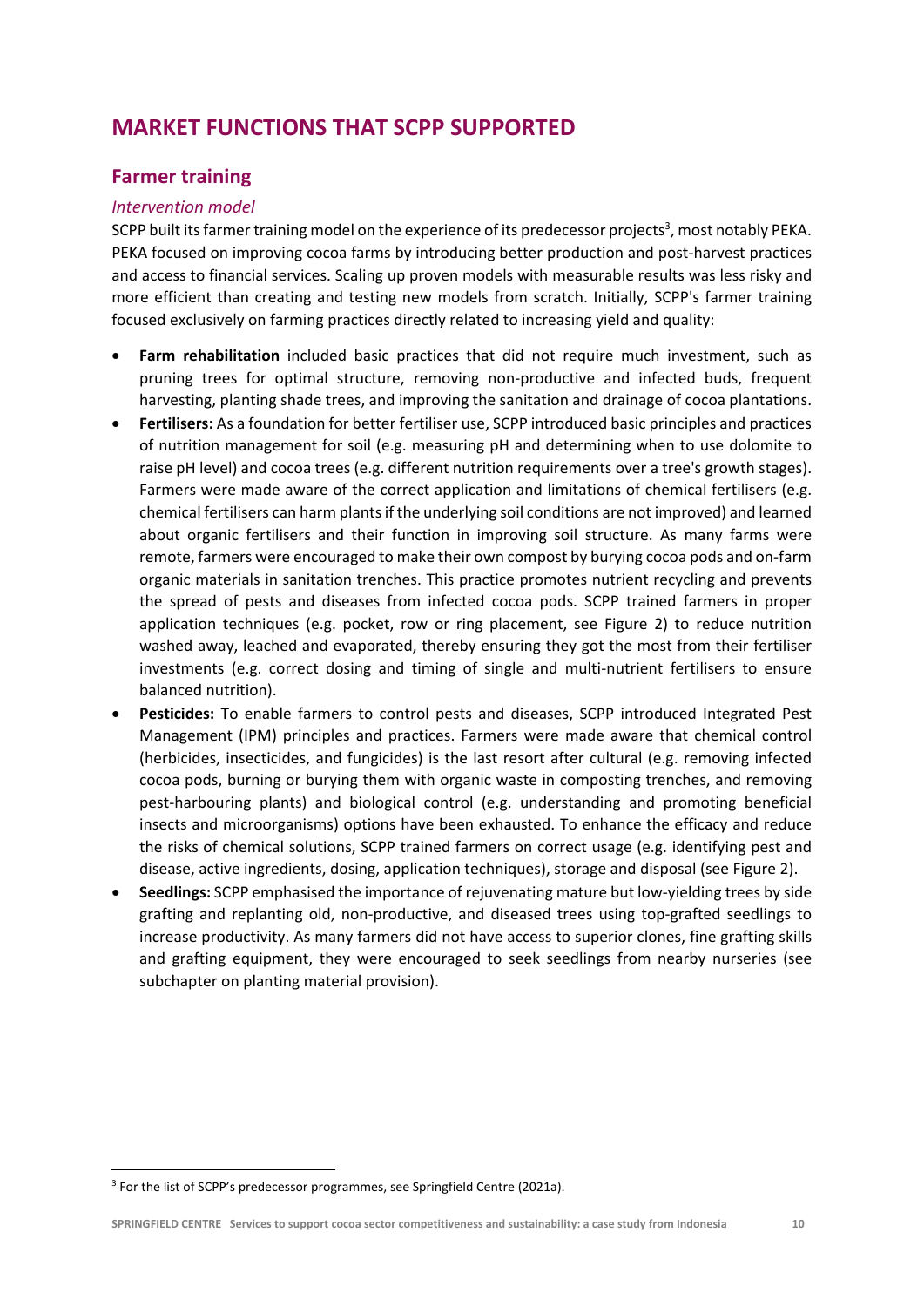*Figure 2 Farmer Field School, row placement of fertiliser and dedicated pesticide storage* 



SCPP harmonised its training curriculum with the certification requirements of UTZ and RA so that SCPP could guarantee that its GAP training, Code of Conduct (CoC), or certification training would result in certification. Simplifications were made to ensure that farmers, traders, and CHs could comply with the certification control points.

As SCPP progressed, the scope of SCPP's farmer training was expanded to include modules on Good Environmental Practices (GEP), Good Financial Practices (GFP), Good Nutrition Practices (GNP), and Good Social Practices (GSP). Key topics addressed in these modules are listed in Figure 3.

*Figure 3 Modules of farmer training delivered by SCPP4*



**SCPP used a tiered, cascading training model** to achieve scale (see Figure 4). SCPP trained or involved government extension workers and the field staff of cocoa buyers to maximise outreach and ensure the capacity to deliver GAP training would remain after the programme ended.

<sup>4</sup> Training modules are available in https://www.swisscontact.org/en/mena‐1/library, accessed March 2021.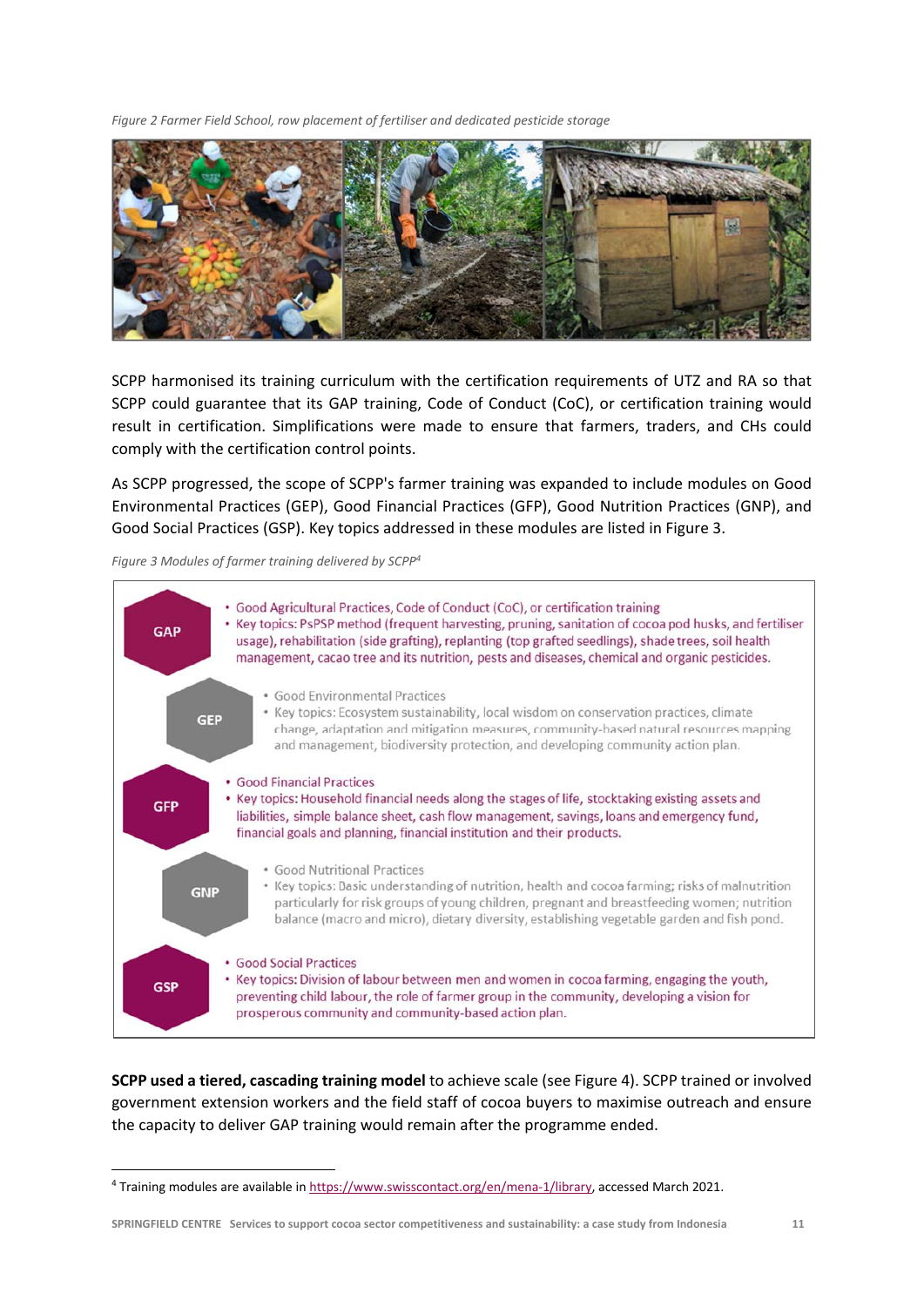- A cadre of **master trainers** comprising of SCPP field staff, government extension workers, company field staff and local NGOs was developed. SCPP formulated a special module on Good Training Practices (GTP) to support master trainers and key farmers.
- Master trainers selected **key farmers** based on certain criteria and trained them to deliver farmer training using the FFS (Farmer Field School) method. SCPP supported key farmers to establish demonstration plots that could be used for the FFS. A special training module was formulated to guide key farmers in preparing and delivering the FFS. Preparatory activities included conducting location surveys, assessing farmer needs, coordinating with local authorities, and publicising the FFS in local communities.
- Key farmers conducted the FFS, sometimes assisted by the master trainers, for **cocoa farmers** in their group or village.



*Figure 4 SCPP's three‐tier, cascading training model* 

**In 2018, SCPP adjusted its approach to assist cocoa buyers, CHs and Koltiva, a commercial service provider for traceability, develop and improve their CoC/certification training delivery.**  Using certification control points as the training framework, SCPP supported the adaptation of elements of its GAP, GEP, and GBP training modules into the CoC/certification training of the private sector. Content was rationalised to only include topics most relevant to firms' specific supply chains to reduce the duration of training from six to two sessions of four hours. This rationalisation was necessary to ensure that the certification premiums could cover training costs. To strengthen their trainers' capacity, SCPP conducted training of trainers (ToT) and provided quality assurance feedback in co‐ moderated training sessions.

**As part of the supply chain consolidation process, SCPP aided partner firms to transition from farmer training to coaching.** In 2019, cocoa buyers started to move away from blanket‐coverage training to bespoke coaching of selected farmers in their supply chains. SCPP helped them refine their coaching by introducing and piloting innovative approaches to enhance effectiveness (see SCPP case study on innovations).

#### *Outcomes*

**SCPP trained over 165,000 farmers or 15% of cocoa farmers in Indonesia**  (see Figure 5). This achievement was notable given the vast geographical area covered  $-57$  cocoa-producing districts across ten provinces on four islands. In total, 1.9 million person-training-days were delivered. SCPP farmer training was designed as a scalable service with a structured training model, standardised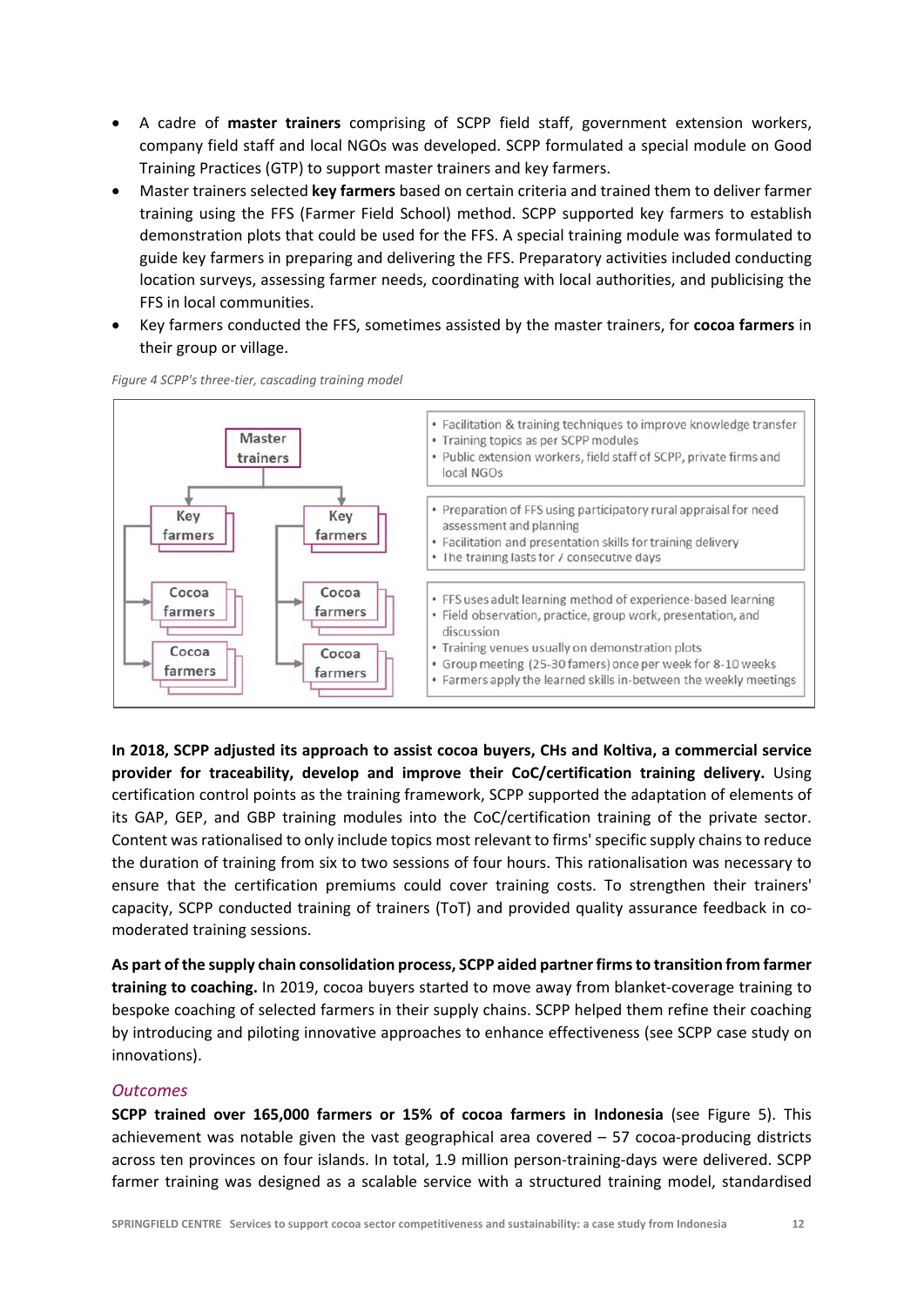modules, and clear operational guidelines. It allowed SCPP to quickly expand and replicate service provision to other locations or add additional topics in response to new donors and partners. Thousands of master trainers and key farmers were also equipped with training skills and knowledge of GAP, GEP, GFP, GNP, and GSP.

**In the final two years of SCPP, cocoa firms and Koltiva trained and certified over 10,000 farmers,**  giving an indication of the sustainability of training services. Firms continued training or coaching despite the tightening sector conditions. Buyers remained optimistic because cocoa demand is increasing over the long term, and therefore securing quality, traceable supply from Indonesia will continue to be a priority. They anticipated cocoa prices would pick up in the not-too-distant future because the boom harvests in West Africa could not continue due to decreasing soil fertility and further restrictions on cocoa expansion into forest areas.



*Figure 5 End of programme results on farmer training* 

**GAP training increased yields and certification.** Farmers' average cocoa yield increased by 53%, from 422kg/ha in 2013 to 647kg/ha in 2020. Around 60% of the trained farmers (92,000 farmers) passed certification requirements and were paid certification premiums. About 55% of the trained farmers adopted at least 75% of the recommended agricultural practices.

The use of organic fertilisers increased. A 2018 study<sup>5</sup> found that the proportion of cocoa farmers using organic fertilisers doubled from 11% in 2015 to 21% in 2017. The dosage of animal manure applied increased from 1.9kg to 3.5kg/tree, demonstrating progress towards the recommended amount of organic fertiliser of 4.0kg/tree.

**Despite these positive outcomes, the proportion of farmers adopting organic fertilisers was still far from expectation because of the high transport and labour costs**. Should a typical farmer follow the recommended amount of 4kg/tree, he or she must transport 2.8‐3.2 tonnes of organic fertiliser either by renting a truck or manually bringing 112‐128 sacks @25kg to the farm. Digging composting trenches and carrying and chopping organic materials require a lot of labour. Farmers compared the amount

<sup>5</sup> Swisscontact (2018).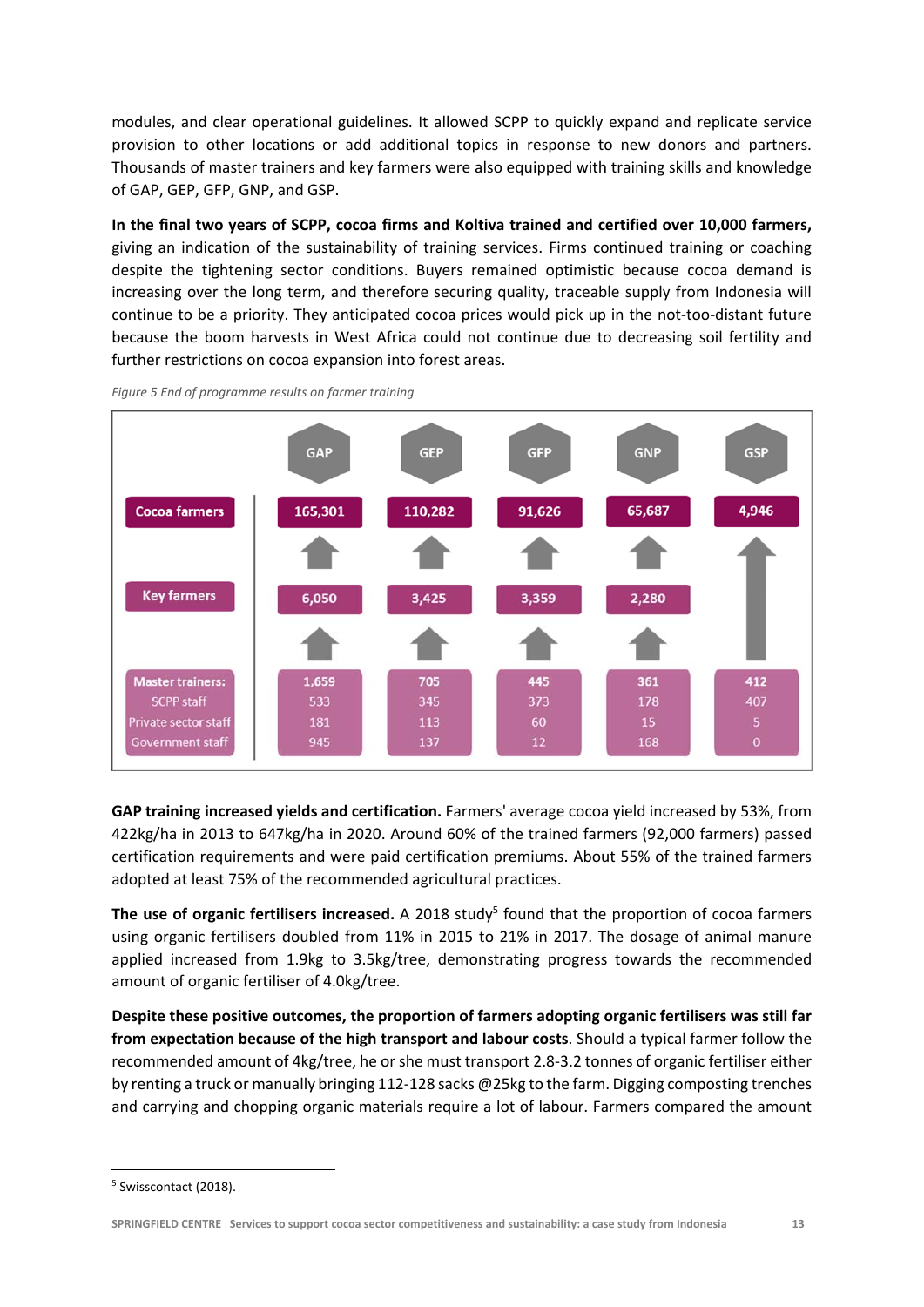they would have to pay labourers, or the additional workdays required, with, for instance, the amount of money they could earn as a construction worker – the opportunity cost of adoption.

**The use of chemical fertilisers increased**. An analysis of SCPP cross‐sectional data in 2010‐20176 showed that the use of urea (baseline 93kg/ha) and NPK fertiliser (baseline 84kg/ha) grew by 61% and 333%, respectively, resulting in a yield increase of 446kg/ha or 88%<sup>7</sup>. The adoption of chemical fertilisers was more manageable for farmers than organic fertilisers, as their application requires less additional transportation and labour costs.

**Unfortunately, the use of chemical fertilisers subsequently declined when cocoa prices collapsed.** To minimise losses, farmers cut back on fertiliser expenditure, their largest cash expense (around 60%<sup>8</sup>) in cocoa farming. This price collapse exposed the underlying weak business feasibility of cocoa farming and its sensitivity to price movements. SCPP supported cocoa sector stakeholders to explore potential solutions to address this emerging challenge (see Box 1).

*Box 1 Sector coordination to advocate for and assess the feasibility of cocoa‐specific fertiliser* 

Responding to the declining cocoa prices and yields, cocoa sector stakeholders were looking for a solution that could help farmers maintain their cocoa yields at a reasonable cost. In 2018, CSP collaborated with a cocoa buyer and a fertiliser producer to field test a fertiliser formulated specifically for cocoa (NPK, CaO for soil acidity, micronutrients and trace elements). The testing showed that the application of cocoa-specific fertiliser, combined with good GAP, could increase yields by 60‐80%.

In 2019, CSP – with support from PISAgro (Partnership for Indonesia Sustainable Agriculture) – presented the test results to the Ministry of Agriculture and advocated for government support to promote the innovation in key cocoa‐producing regions. In 2020, the government allocated partial subsidies for 25,000 tonnes of cocoa-specific fertiliser. To ensure its proper application, SCPP helped CSP establish 242 demonstration farms in partnership with cocoa firms.

The positive results from the advocacy effort will need to be complemented with a transition strategy towards a viable commercial fertiliser market. Government subsidy was a timely support for the ailing sector but this subsidised model cannot be sustained over a long period of time. To guide the transition, SCPP conducted a simple breakeven analysis:

- $\bullet$  If each tree was to get 0.75kg commercial fertiliser (fertiliser price IDR 10,000/kg or USD 0.70/kg<sup>9</sup>), then it would need to produce an additional 0.3kg cocoa beans (additional income IDR 7,500 at a cocoa price of IDR 25,000/kg) just to reach breakeven.
- If a benefit-cost ratio (BCR) of around 1.3-1.4 was needed to make the adoption attractive to farmers, then the additional production of cocoa beans would need to be at least 0.4kg/tree.
- Given a baseline of average tree productivity of 0.5-0.6 kg/tree, the expected yield to make cocoa-specific fertiliser attractive would be 0.9‐1.0 kg/tree. This is daunting, considering that most farmers supported by SCPP could achieve a yield level 0.7 kg/tree; only a small proportion achieved 1.0 kg/tree or above.
- If the cocoa price was to reach IDR 35,000, then this proposition would become attractive for cocoa farmers (additional production of 0.3 kg/tree – which is still within reach for most cocoa farmers – would produce a BCR of 1.4).

<sup>6</sup> CSP (2018). The sample size was over 40,000 farmers.

 $7$  The yield improvement was also influenced by other GAP elements such as replanting, rehabilitation, and pest and disease control.

<sup>8</sup> Swisscontact (2017).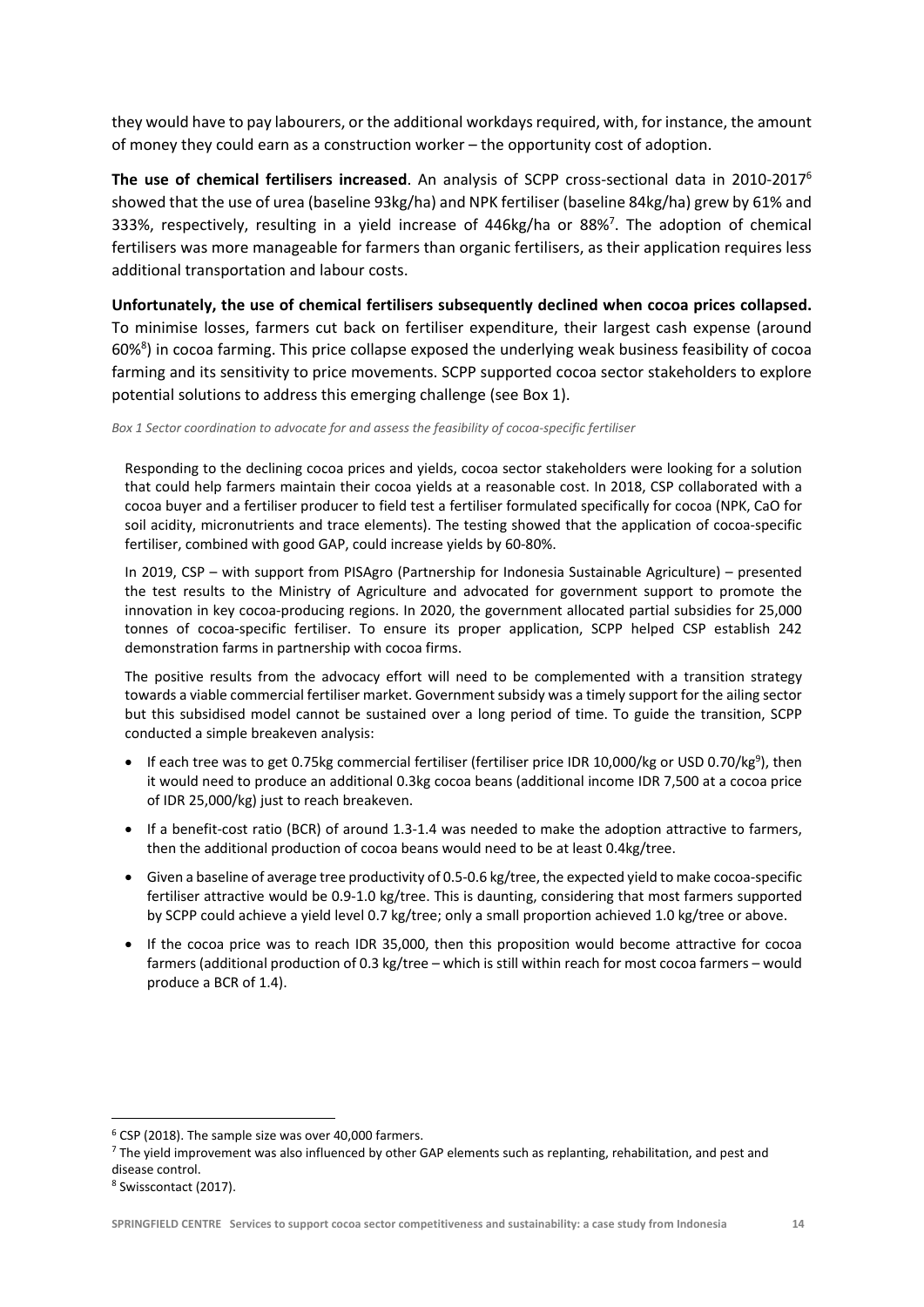Pesticide practices improved. Studies in 2017<sup>10</sup> and 2018<sup>11</sup> found that farmers who received GAP training used significantly less pesticide, by around 1.2l/ha or 23% per year. Annual herbicide and insecticide use also reduced by 17% and 26%, respectively, whilst fungicide use increased. Through more appropriate use of pesticides, trained farmers achieved 11% higher productivity than the control group. Farmers who used both fungicide and insecticide achieved higher yields than those who used either or none, indicating improved control of pests and diseases. The use of herbicide appeared not to affect yields, though it might reduce labour costs. Farmers' handling of pesticides was also found to have changed (see Table 2 and Table 3).

| <b>Outcome variable</b>                 | <b>Treatment</b> | <b>Control</b> | <b>Difference</b>    |
|-----------------------------------------|------------------|----------------|----------------------|
| Annual pesticide use [ml/ha or gr/ha]   | 3,992            | 5,164          | $-1,172*$            |
| Annual herbicide use [ml/ha or gr/ha]   | 2,424            | 2,906          | $-482*$              |
| Annual insecticide use [ml/ha or gr/ha] | 1,532            | 2,061          | $-530*$              |
| Annual fungicide use [ml/ha or gr/ha]   | 1,377            | 1,639          | $-263$               |
| Farmers using pesticide                 | 98%              | 98%            | 0                    |
| Farmers using herbicide                 | 82%              | 92%            | $-10\%$ <sup>*</sup> |
| Farmers using insecticide               | 88%              | 96%            | $-8%$ *              |
| Farmers using fungicide                 | 43%              | 35%            | $+8\%$ *             |

*Table 2 Differences in pesticide use between treatment (trained farmers) and control group (non‐trained farmers)* 

\*Statistically significant at a confidence level of 95%

*Table 3 Changes in pesticide handling before and after attending SCPP's GAP training* 

|                  | Use of                             | <b>Pesticide storage</b> |                         | <b>Container handling after use</b> |                                | Use of                  |
|------------------|------------------------------------|--------------------------|-------------------------|-------------------------------------|--------------------------------|-------------------------|
|                  | paraquat,<br>a banned<br>herbicide | at home                  | in a dedicated<br>place | disposed<br>carelessly              | rinsed, chopped,<br>and buried | protective<br>equipment |
| <b>Post-line</b> | 10%                                | 6%                       | 60%                     | 14%                                 | 62%                            | 82%                     |
| Baseline         | 38%                                | 31%                      | 19%                     | 72%                                 | 9%                             | 49%                     |

<sup>9</sup> For this calculation an exchange rate of USD 1 = IDR 14,105 was used. (Source: https://www.statista.com/, 2020 annual exchange rate)

<sup>&</sup>lt;sup>10</sup> Swisscontact (2017).

<sup>&</sup>lt;sup>11</sup> Swisscontact (2018).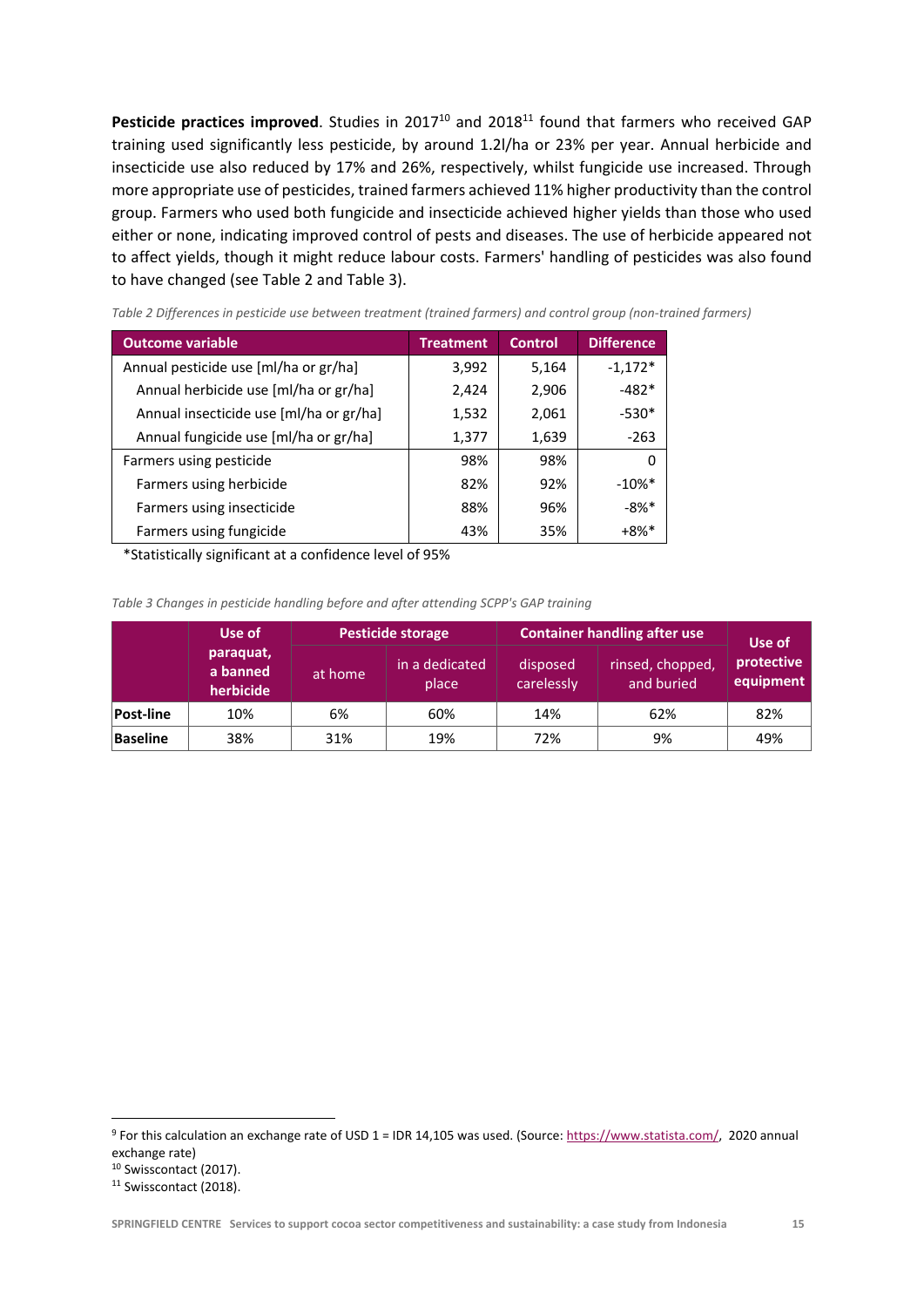# **Traceability services**

*Box 2 Traceability in agribusiness* 

A widely accepted definition of traceability comes from the International Organization for Standardization (ISO): *The ability to identify and trace the history, distribution, location and application of products, parts and materials, to ensure the reliability of sustainability claims, in the areas of human rights, labour (including health and safety), the environment and anti‐corruption.* 

Traceability dates back to as early as the 1930s when some European countries wanted to prove the origin of high‐quality food such as French champagne. Over the past two decades, food safety related issues have highlighted the importance of traceability. Today, traceability is a useful tool for companies to prove sustainability claims associated with commodities and products.

With increasing demand for organic, fair trade and environmentally friendly products, traceability systems have been continuously upgraded with state-of-the-art technologies and new features to meet stakeholder needs. Companies and other stakeholders within complex supply chains, such as the agricultural and retail industry, have come together to build global multi-stakeholder initiatives in order to trace commodities collaboratively. These global traceability schemes, such as the Forest Stewardship Council (FSC), the Marine Stewardship Council (MSC) or UTZ Certified, have engaged with stakeholders along the entire value chain to develop credible and robust chain of custody standards and certification for products from the raw material to processing, to transportation, and to the final use.

Source: United Nations Global Compact (2014)

#### *Intervention Model*

**To establish a traceability system, SCPP initially delivered the full suite of traceability functions (excluding certification audits) and subsequently transferred them to supply chain actors.**  SCPP supported supply chain actors to upgrade their capacity and ensured that they could meet the certification requirements. This tactic was necessary to demonstrate to cocoa sector stakeholders, particularly sceptical cocoa buyers, that creating traceable and certified cocoa supply chains in Indonesia was not a utopian vision. "There is no sustainability without traceability" was the motto promoted by SCPP. The complete traceability system comprised five different functions:

- **Traceability platform (CocoaTrace)**: a mechanism used by all actors along the supply chain to record and manage farmer and supplier profiles and cocoa bean transactions.
- **Internal Management System (IMS):** for administering data and documentation for certification compliance.
- **Internal Control System (ICS):** a farm inspection or internal audit function to check farmer compliance, identify non‐compliance and perform measures to rectify non‐compliance.
- **Certification audit** by independent auditors authorised by certification bodies.
- **GAP, CoC (Code of Conduct) or certification training** for farmers.

**The basic concept of traceability was initially developed under PEKA and then built into a comprehensive Management Information System (MIS) under SCPP.** Before and after training, PEKA recorded the production data of more than 12,000 farmers – each with a unique ID – to measure its training impact. SCPP expanded this structured dataset to 60,000 farmer beneficiaries. Unable to find off‐the‐shelf solutions, SCPP tried to build the system in‐house but soon realised a specialised service provider was needed.

In **2013 SCPP engaged a Koltiva, a start-up, to develop** a cloud-based data management system accessible through web and mobile applications, called CocoaTrace. In the beginning, CocoaTrace was mainly used within SCPP to record programme‐related data about farmers, their farms, production,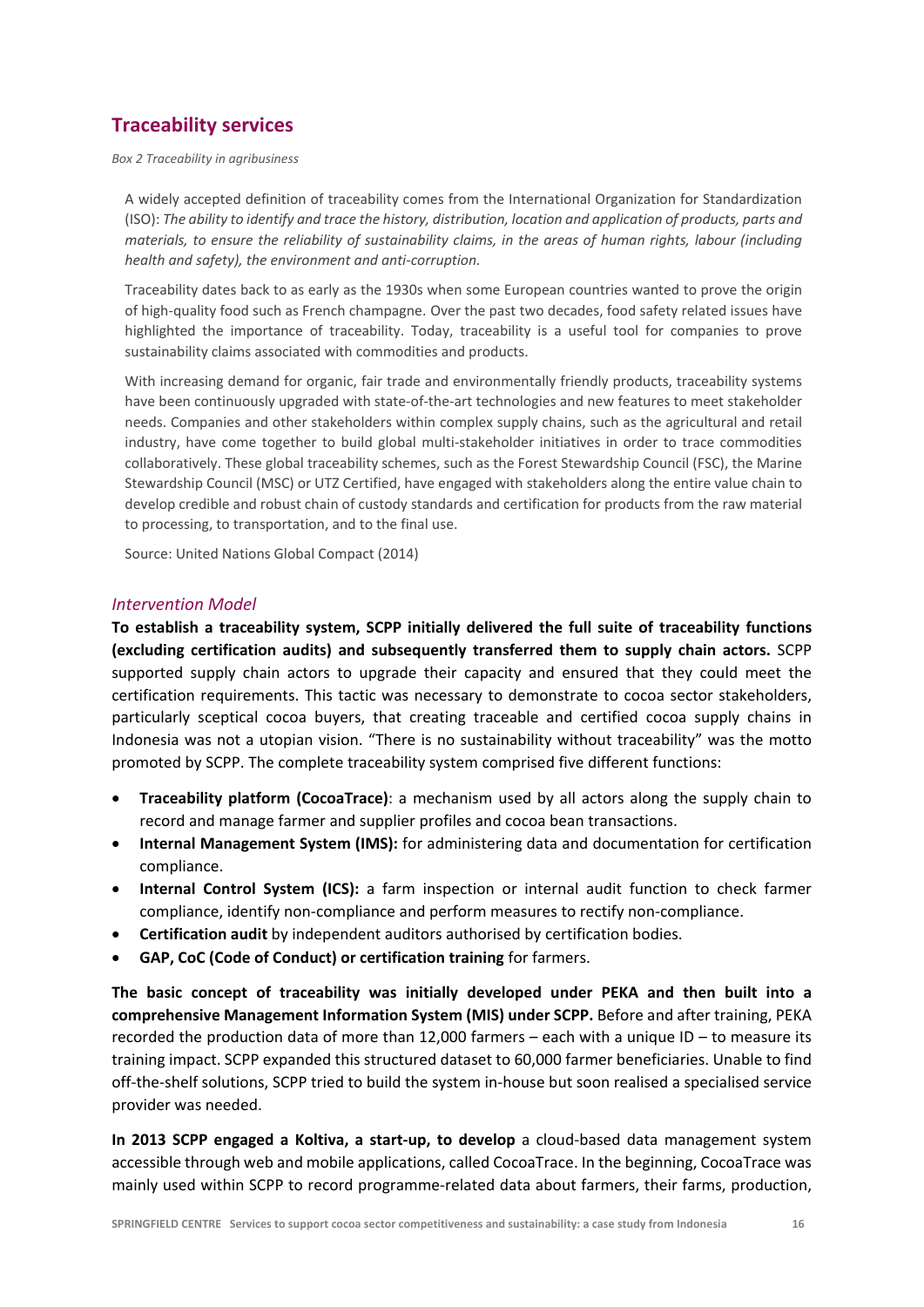and training participation. Data collected by SCPP field staff was verified rigorously before being entered into the MIS. By engaging an external service provider to build the platform, SCPP paved the pathway for commercialising the traceability service and ensuring its sustainability.

**In 2014, SCPP rolled out CocoaTrace as the sector's farm management and traceability platform.** Donors, partner firms, and other stakeholders received access to use farmer data according to their needs. CocoaTrace enabled transparent and traceable cocoa sourcing. Farmers used an identity card with a barcode when selling their traceable/certified cocoa beans. CHs – through their buying stations – scanned the card, checked the farmer and farm data, including exact location, recorded the transaction directly in the system and printed invoices (see Figure 6). The calculation of bonuses, premiums and prices based on quality happened automatically in the platform. Each transaction had a unique ID and was available online so that the whole process could be traced at any time.

*Figure 6 Farmer profile, CocoaTrace ID card and transaction recording for traceability* 

**Initially, SCPP focused on developing cooperatives as CHs and later on shifted to cocoa traders.** They received training on Good Business Practices (GBP) or cooperative management, Internal Management System (IMS), and Internal Control System (ICS) to ensure they could record and administer data related to traceability and certification compliance. They were also expected to provide a one‐stop service to smallholder producers by delivering additional services: providing seedlings, fertilisers, and financing – the Certified‐Farmer Support Package (CFSP).

#### **CocoaTrace included the following features for supply chain management**:

- **Cocoa supply data:** Production data from the first year served as baseline; data from subsequent years allowed ongoing assessment. This longitudinal data was invaluable for measuring and understanding changes in farmers' behaviour and performance. The data allowed supply chain partners to monitor and estimate in real‐time volumes of certified beans supplied in their areas. This is a critical function for supply chain management and business planning.
- **Farmer profile, training participation and GAP adoption:** Demographic and training data was recorded. The adoption of key elements of GAP, such as replanting, pruning, sanitation practices and fertiliser use was tracked. This enabled early identification of struggling farmers and the need for remedial actions.
- **Farm data and polygon mapping:** A farmer might cultivate cocoa in different locations. Data from each location was recorded separately. Initially, GPS tagging was used, but subsequently polygon coordinates were taken. This allowed the re-calculation of the actual plot sizes and helped clarify inconsistencies in yield data due to the under‐ and overestimation of plot sizes. GPS data was essential for determining whether a plot was located inside a conservation or protected area: if it was it would be excluded from the certification scheme.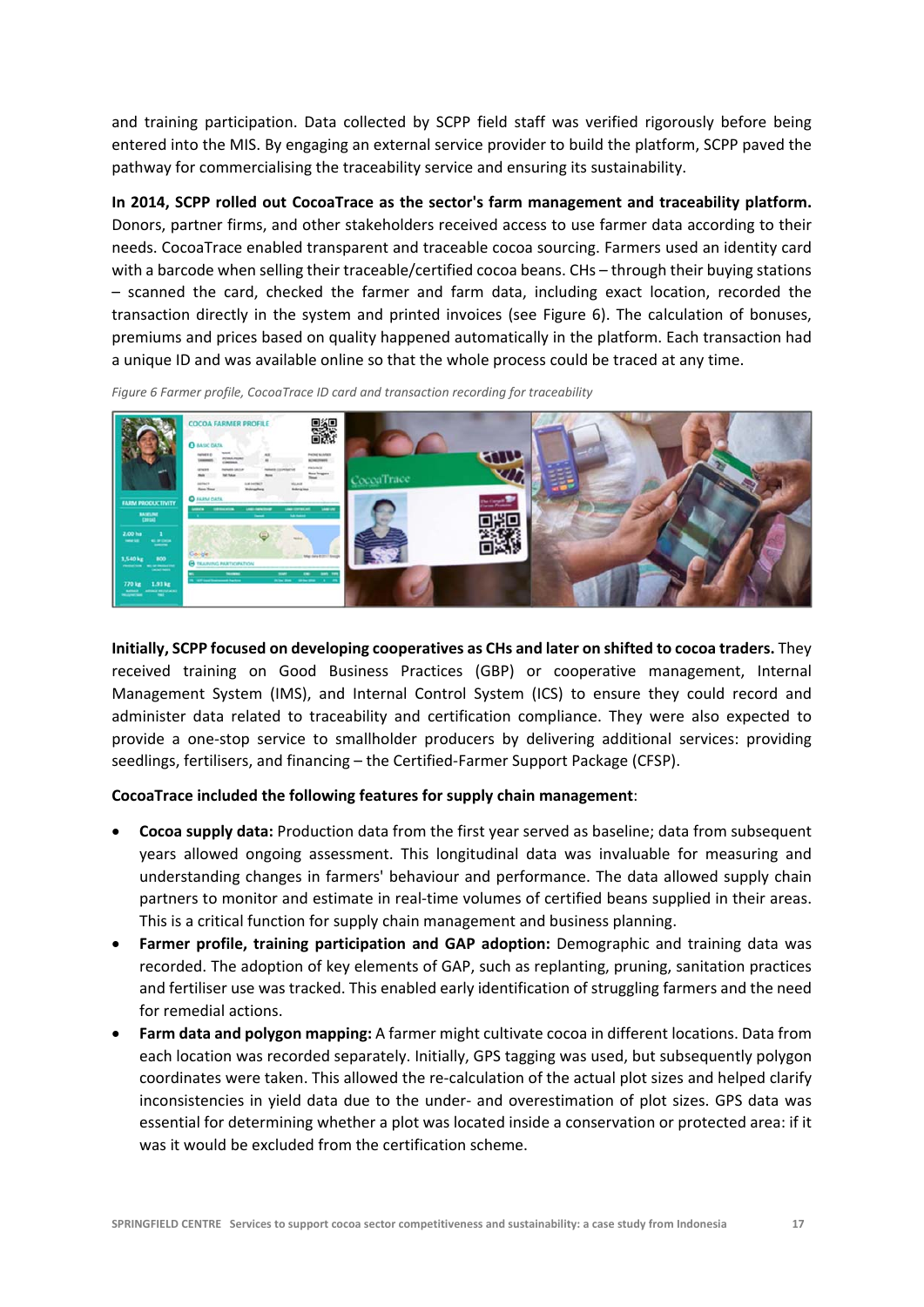- **Measuring progress and contribution to multi‐dimensional sustainability:** To report greenhouse gases (GHG) emission reduction, SCPP developed an estimation model that measured carbon footprint from the use of chemical fertilisers and carbon sequestration. Other dimensions included poverty (Progress out of Poverty Index – PPI), nutrition practices and status (Women Dietary Diversity Score – WDDS), and access to finance.
- **Functions for actors in the supply chain:** Dedicated profiles and administrative functions were created for farmer groups, cooperatives, traders, warehouses, nurseries and input retailers.

As the sector context changed and cocoa buyers shifted to supply chain consolidation, SCPP supported them with innovations that made better use of traceability data to identify progressive farmer networks and influential farmers who can help disseminate recommended practices (FarmNetX) and then support them with more effective tools (Transformative Coaching) $^{12}$ .

#### *Outcomes*

*Figure 7 End of programme results on traceability service* 



- USD 1m certification premiums distributed cumulatively 97,000 tonnes of certified cocoa produced annually
- 
- 92,000 cocoa farmers certified
- \* 123,000 ha of cocoa farms certified
- 165,000 cocoa farmers trained



• 1.659 master trainers trained on certification facilitation, GAP, and post-harvest practices



• GAP, CoC, or certification training offered by cocoa firms, certificate holders, and Koltiva · Major cocoa buyers pledged investments and commit to source 100% traceable and sustainably certified cocoa supplies by 2025

**SCPP successfully initiated and delivered the traceability service and then transitioned its delivery to market actors** (see Figure 7)**.** Approximately 60% of the farmers trained by SCPP supplied certified and traceable global cocoa value chains, accounting for  $40\% - 50\%$ <sup>13</sup> of Indonesia's total cocoa production. Different traceability functions have been taken up cocoa buyers, CHs or Koltiva (see Table 4). Most cocoa buyers have continued to use CocoaTrace; two others developed their own traceability platforms and codes of conduct, not following UTZ/RA standards. Some cocoa buyers and CHs established and expanded their field teams to perform different traceability functions (see Table 4). Others outsourced traceability functions to Koltiva.

*Table 4 Traceability functions: who does what* 

|                                           | Who delivers            |                            |  |
|-------------------------------------------|-------------------------|----------------------------|--|
| <b>Traceability function</b>              | Stage 1                 | Stage 2                    |  |
| <b>Traceability platform</b>              | <b>SCPP and Koltiva</b> | Cocoa buyers, Koltiva      |  |
| <b>GAP, CoC or certification training</b> | <b>SCPP</b>             | Cocoa buyers, CHs, Koltiva |  |
| <b>IMS (Internal Management System)</b>   | <b>SCPP and Koltiva</b> | Cocoa buyers, CHs, Koltiva |  |
| <b>ICS (Internal Control System)</b>      | <b>SCPP</b>             | Cocoa buyers, CHs, Koltiva |  |
| <b>Certification audit</b>                | IMO, Control Union      | IMO, Control Union         |  |

**Koltiva, the key provider of traceability services, grew and expanded its service offering.** Koltiva started offering full-fledged commercial traceability services in 2017. CocoaTrace, initially offered as

<sup>12</sup> Springfield Centre (2021b).

<sup>13</sup> Indonesia's cocoa production in 2017-2020 was around 200-250,000 tonnes according to ICCO (International Cocoa Organisation).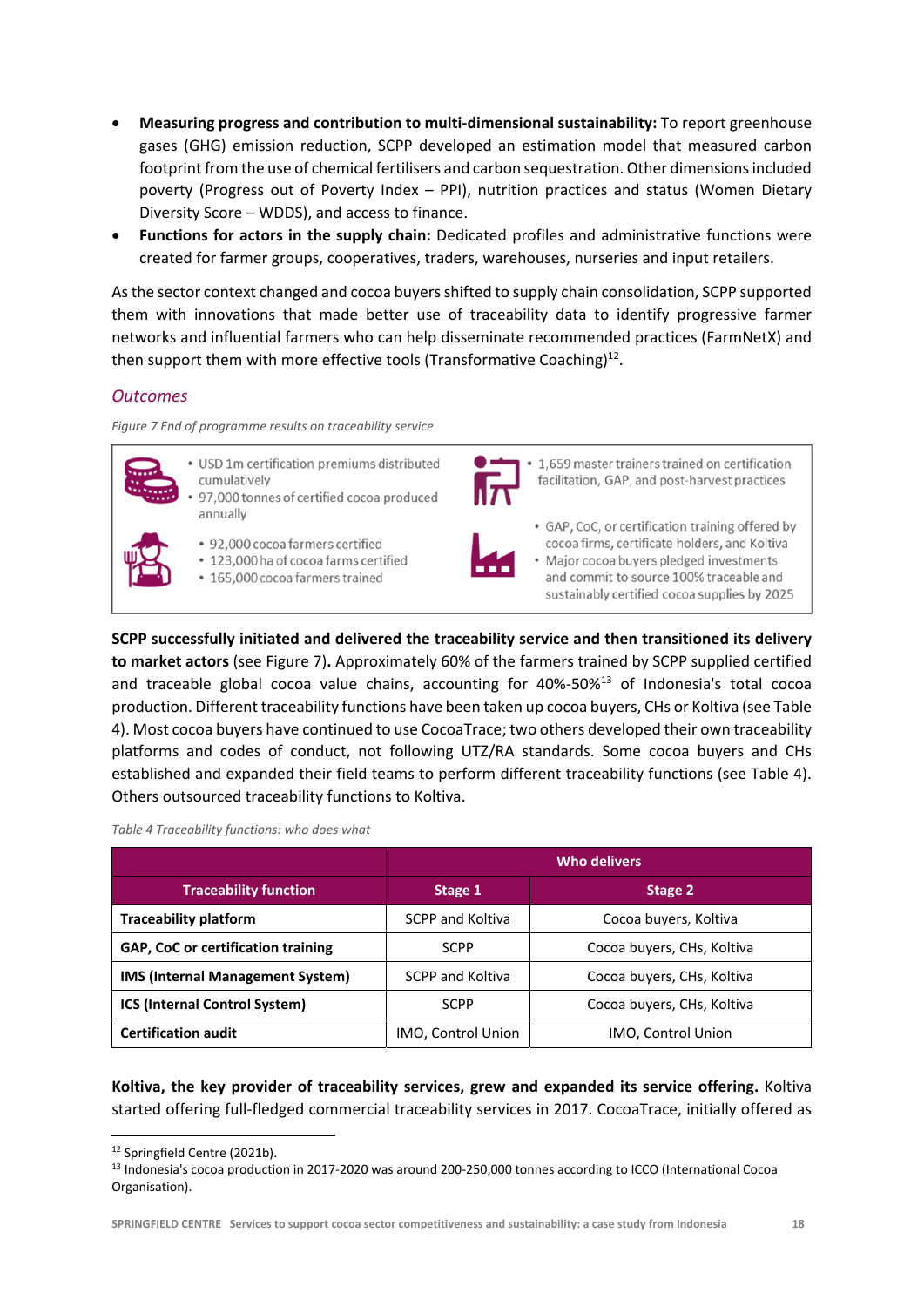a software as service (SaaS), was fortified by field‐level capacity. Koltiva hired former SCPP field staff to develop a farm inspection or internal audit function, which previously had been delivered by SCPP. Koltiva's team expanded from 15 to 250 people. Two years later, Koltiva expanded its offer to include Chain of Custody (ChoC) training for supply chain actors and CoC/certification training for farmers, which contained simplified aspects of SCPP's GAP and GEP modules. Koltiva continued adding new features beyond traceability services in their service portfolio, such as Customer Relationship Management (CRM), Enterprise Resources Management (ERP), and Sustainability Project Management. Starting from the cocoa sector in Indonesia, Koltiva has expanded its services to various clients in cocoa, palm oil, coffee, coconut, and rubber sectors in more than 15 countries.

**Most cooperatives could not perform the functions of CHs** because they lacked the management and administration capability to deal with complex certification requirements and processes – most cooperatives' activities were operated by farmers on a part‐time basis, not dedicated staff or professionals. Few cooperatives that managed to establish the functions did not last long because they suffered from internal conflicts and corruption.

**Local cocoa bean traders had limited success as CHs.** Only one large trader managed to deliver certification training and develop IMS for document administration and compliance. For most local traders, these functions were too demanding, let alone providing the CFSP. The certification premiums were inadequate of offering attractive incentives and covering the additional expenses as CHs. Moreover, traders had a weaker long-term commitment to focus solely on the cocoa business. They dealt with multiple commodities and devoted their resources, time and attention to the most lucrative ones.

**In contrast, larger‐scale firms were able to perform as CHs consistently.** Multinational cocoa traders, processors and manufacturers had the capacity and immediate incentives to ensure their cocoa supplies come from traceable and sustainable sources. They also had the long-term incentives to invest in innovations that would improve the performance and efficiency of their cocoa supply chains.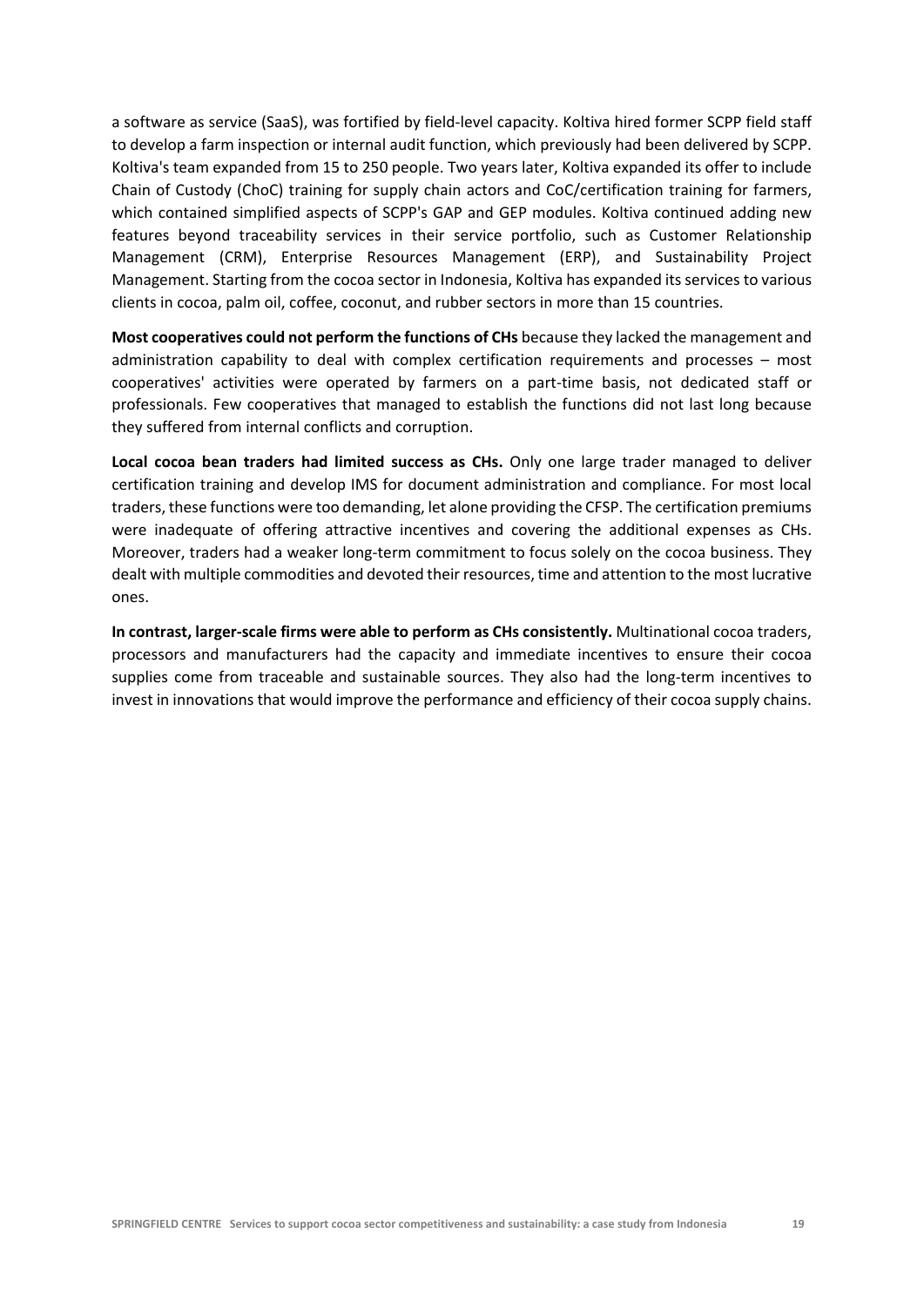# **Planting materials**

#### *Intervention model*

**SCPP built its intervention on planting material provision around research‐backed innovations in Indonesian cocoa**  by ACIAR (Australian Centre for International Agricultural Research), ICCRI (Indonesian Coffee and Cocoa Research Institute), and Mars on the screening, breeding, and selection of high-yielding and resistant (e.g. against VSD and CPB) cocoa clones<sup>14</sup>. The research highlighted the importance of local capacity in selecting and propagating superior genotype materials that can be top grafted into seedlings and side grafted into mature cocoa (see Box 3). Combined with simple management practices such as pruning, frequent complete harvesting, and waste recycling, these lowcost methods can substantially improve farm yields and bean quality.

#### *Box 3 Budwood, side grafting, top grafting, and demo farms*

Budwood or clonal gardens comprise a mosaic of superior cocoa clones recommended for a specific region. A budwood, also called a scion, is a branch taken from a cocoa tree and therefore holds the same genetic traits and attributes as the tree it has been taken from. Budwoods are used for vegetative propagation of cocoa clones with desired traits, where they are grafted onto seedlings or mature trees. When the cambium of the budwoods is fused with the cambium of the trees or seedlings, they will grow together as one plant.

Top grafting means inserting a budwood into a three-month seedling with a robust root system (rootstock or base plant) usually grown from selected cocoa seeds of vigorous cocoa trees well adapted to the local agroclimatic conditions. Top grafting ensures the seedlings have the same genetic merits as the clones because cocoa trees cross-pollinate, which means that cocoa seeds do not hold the same genetic traits as their mother tree. Top grafted seedlings need a longer time (three to four years) to become productive but promise longer-lasting results up to 20 years.



Side grafting is performed by inserting a budwood into the side of a wellestablished yet low-yielding mother tree. Side grafted trees can produce cocoa quickly within one to two years. However, if the age of the mother tree is above 15 years, then its productivity can decline within four to five years.

Demonstration farms for rejuvenation and replanting were established in some nurseries because grafting was a completely new practice and had some counterintuitive elements. For example, when side grafts are well established, the canopy and branches of the mother tree need to be removed so that nutrients are directed towards the developing grafts. Farmers who had not observed the benefits of such 'destructive' practice were reluctant to cut the flowering, albeit low-yielding, branches of the mother tree. As a result, the grafts were stunted and could not become productive.

**SCPP supported both the demand and supply side of local seedling markets.**  The GAP training increased farmers' awareness of the benefits of replanting and rehabilitating cocoa farms, stimulating the demand for superior planting materials. On the supply side, SCPP provided technical and business training<sup>15</sup> to farmer groups, cooperatives, and individual farmers interested in establishing nurseries and clonal plots. SCPP also provided superior clones and construction materials that were not initially available at the local level, e.g. UV plastics (plastic with a chemical stabiliser added to it to protect from long-term degradation caused by ultraviolet light), shade nets, and polybags. Nursery operators had to pay for the construction materials, such as poles and wood, and the growing media for the polybags. There was no need to hire labour to construct the nurseries since farmers could build the

<sup>14</sup> ACIAR (2014) and ACIAR (2004).

<sup>&</sup>lt;sup>15</sup> Swisscontact (2017) Good Business Practices. The manual provides a guidance on starting up a nursery enterprise, which involves several financial and administrative steps that the farmers are unfamiliar with.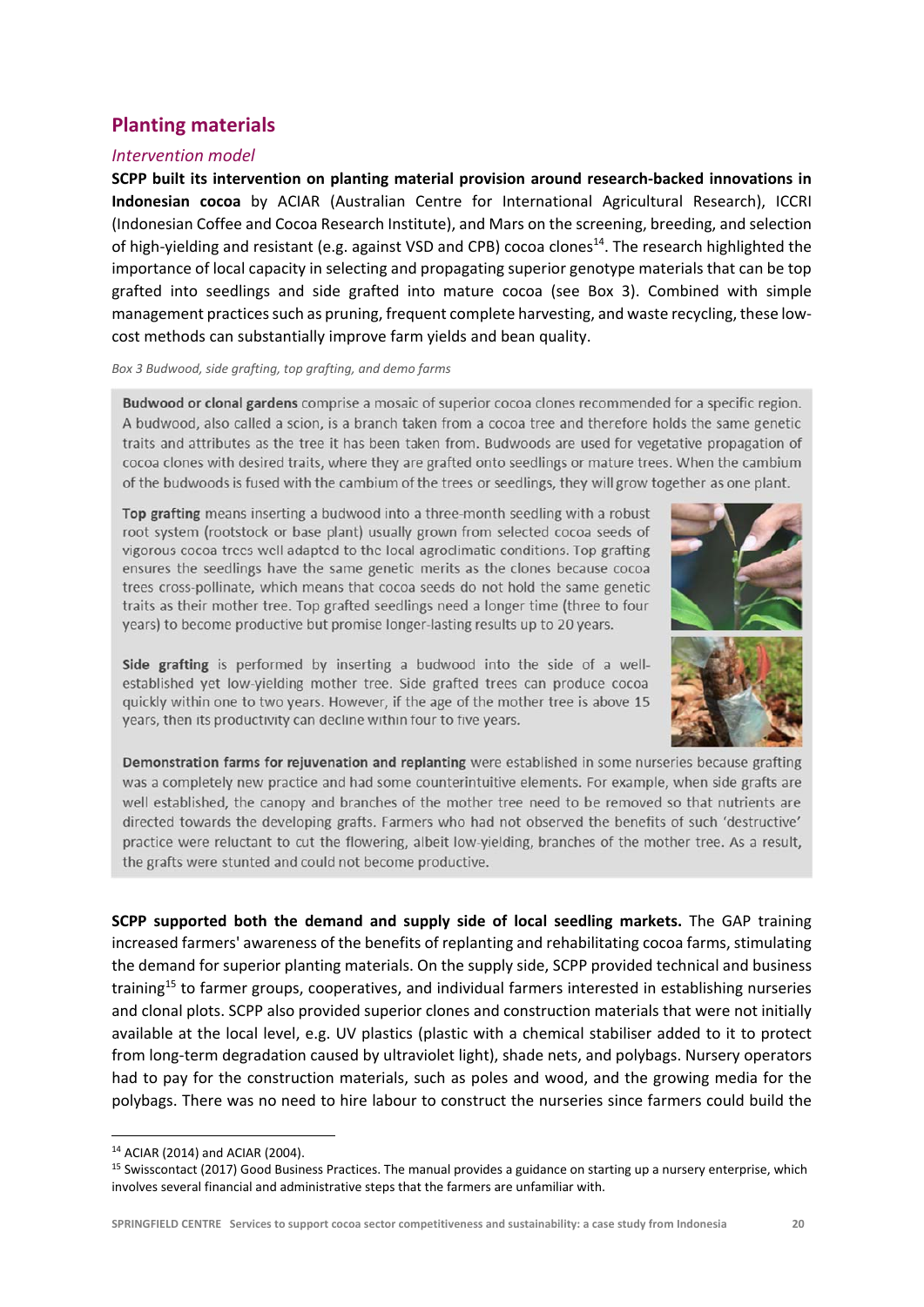nurseries themselves. Farmer groups collected membership fees to pay for the construction material and growing media, but usually only in the first season. The nurseries were expected to become selfsustaining as the seedling sale began and thus did not need further support from SCPP. Nurseries were also encouraged to get business permits and certificates from the local government.

As sector conditions changed and SCPP adapted its approach, SCPP shifted its focus from directly supporting nurseries to helping cocoa stakeholders improve their support to nurseries. SCPP handed over the database of qualified nurseries to CSP, who then coordinated support to nurseries from cocoa buyers. SCPP also assisted CSP to engage the Ministry of Agriculture in government‐industry dialogues aimed at adjusting government programmes so that they no longer crowded out local nurseries. This entailed changing the requirements for selling seedlings to government programmes so that competent local nurseries could participate. However, it remains to be ascertained whether public procurement requirements can accommodate these requests.

SCPP and CSP also facilitated cocoa buyers to engage the Indonesian Industrial and Beverage Crops Research Institute (IIBCRI) under the Ministry of Agriculture. IIBCRI is responsible for ensuring that the cocoa seedlings for government programmes are of high quality by supporting the establishment, assessment and certification of budwood and rootstock plots across key cocoa production centres in Indonesia. By engaging IIBCRI, cocoa buyers expected to ensure that nurseries in their supply chain areas had good access to certified planting materials.

#### *Outcomes*

**SCPP established a solid foundation for the commercial supply of high‐quality planting materials in the cocoa sector.** SCPP helped make top and side grafting a new norm in good cocoa farming practices. Before SCPP, side and top grafting techniques were known only to researchers and breeders.

- In total, 194ha clonal plots with an annual production capacity of 40m budwoods from 135,000 trees of five superior clones were established and maintained. This capacity was enough for side grafting 20m cocoa trees or 25,000ha of cocoa farms (5-6% of the total harvested areas<sup>16</sup>). Each region had its favoured clones depending on local agro‐climatic conditions and farmer preference.
- SCPP helped establish 626 village‐level nurseries (see Box 4) with a 105,000 sqm production area across nine provinces. Cumulatively, the nurseries had produced 3.2m seedlings, sufficient for replanting 46,000ha (around 10% of the total harvested areas) of cocoa farms with a 10% replanting rate.

These estimates are conservative, considering that some cocoa farmers could have performed top and side grafting themselves using the superior clones they received from SCPP or fellow farmers.

**As the seedling market grew, some nurseries adapted their services to attract customers and meet new demands.** Some nurseries offered grafting services. A skilled grafter can earn IDR 90,000 (or USD 6.40<sup>17</sup>) for top grafting 150 cocoa seedlings or side grafting 300 cocoa trees – a half a day task. In comparison, an unskilled cocoa farmer could manage up to 40 top graftings or 80 side graftings a day. Other nurseries offered monitoring visits and agronomic advice to their customers to ensure the purchased seedlings could grow well as expected. Some offered a model whereby farmers only paid for seedlings that survived after several weeks.

<sup>&</sup>lt;sup>16</sup> ICCO estimated Indonesia produced 250-300,000 tonnes cocoa in 2018-19. With an average annual productivity of 600-700kg/ha, the estimated harvested area was 400‐500,000ha.

<sup>17</sup> For this calculation an exchange rate of USD 1 = IDR 14,105 was used. *(Source: https://www.statista.com/, 2020 annual exchange rate)*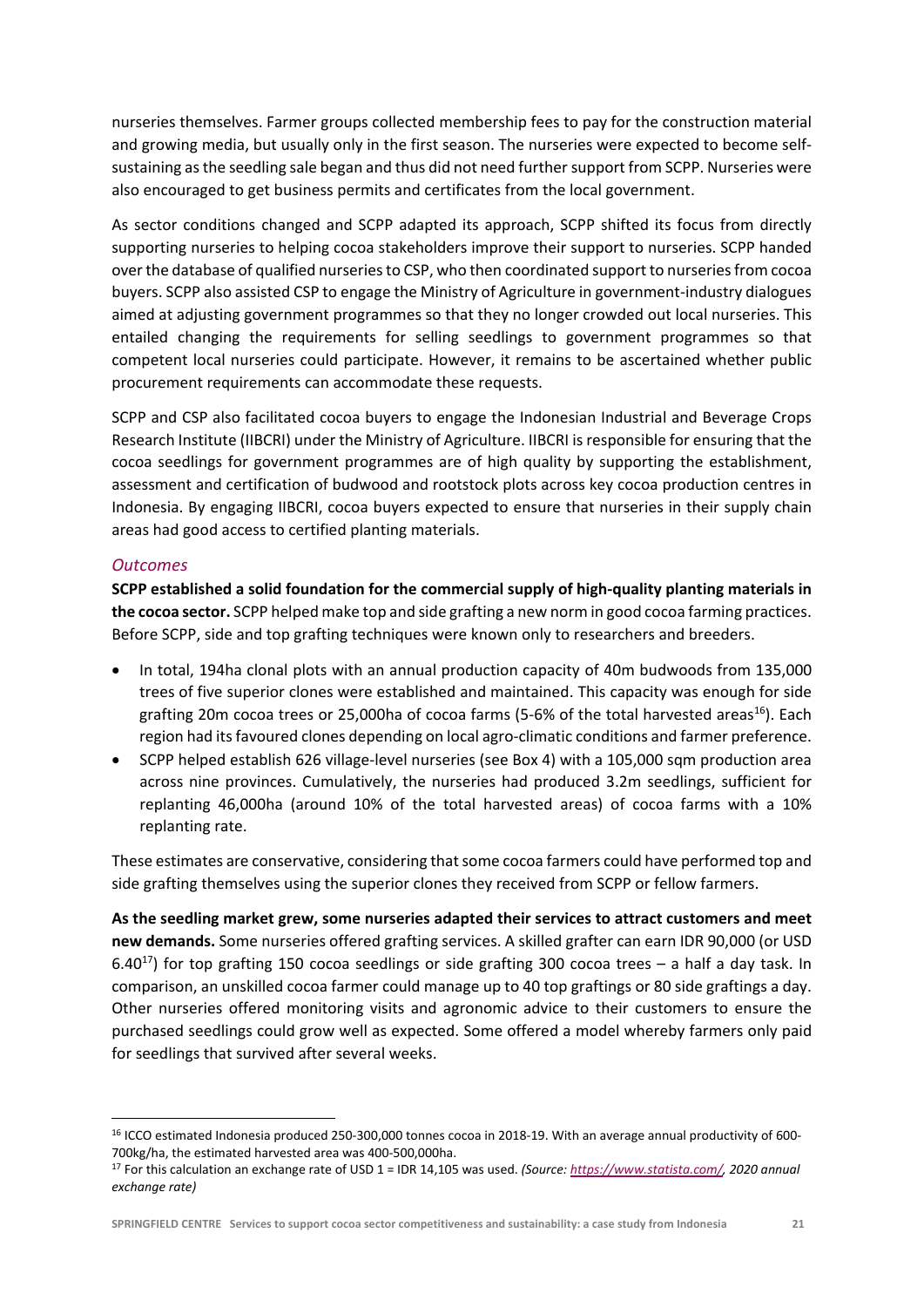*Box 4 Story of a nursery entrepreneur – Muhamad Nasir, West Sulawesi*

*"Before I joined the training, I had replaced some less productive cocoa trees with local seedlings, but most of them died," says Nasir. "Farmers in my village have almost lost their faith in cocoa farming, so during the training I was particularly interested in the top‐ and side‐grafting techniques that I can use to rejuvenate my cocoa farm. It´s important that there are seedlings available for replanting – therefore the field facilitator encouraged my group to establish a nursery. It was difficult to convince the other group members to run a nursery together, so I eventually decided to build my own nursery."* 

Nasir borrowed money from a relative to invest in equipment for the nursery. SCPP provided a UV plastic roof and shade cloth for his 117m2 nursery. He bought wood, polybags and fertilisers himself. As soon as Nasir had the first bundle of top‐grafted seedlings ready for transplanting, his neighbours started buying seedlings for their cocoa farms. "So far, I have sold 3,000 top-grafted seedlings, paid back my loan, and made a profit *of about IDR15m (approx. USD 1,20518). The demand for cocoa seedlings is still surprisingly high, even within the boundaries of my village,"* Nasir states.

Source: Swisscontact (2014).

**Despite these achievements, only 40% of the nurseries established continued to operate.**  Collectively‐owned and managed nurseries proved fraught with internal issues, e.g. conflicts among leaders or between leaders and members, and corruption cases. They suffered from dysfunctional incentive structures. Typically, only a few farmers were active in the group, but they needed to share the fruits of their labour (i.e. seedlings and sales revenue) equally with all 25‐35 group members, making the business unlucrative.

**The survival rate of individually‐owned and managed commercial nurseries was higher** because they had more straightforward decision-making processes and incentive structures. They were profitoriented and responsive to market opportunities and changes. Owners could calculate their operational costs and expect predictable returns. They did not hesitate to invest in repairing or upgrading production facilities or cover losses due to external factors, e.g. extended droughts or forest fires, so long as the business prospects remained positive.

**Smaller nurseries dependent on local demand were susceptible to market shocks**. They built their operations on the comparative advantage of market proximity – short distances and people‐to‐people interaction – serving their own groups and farmers within the same village, a limited market. As soon as local demand was met or declined, these small nurseries could not sustain their operations. Serving customers outside their village proved not to be commercially feasible because it involves higher marketing, coordination, transaction, and transportation costs.

**Later work with cocoa firms on nursery development revealed that larger nurseries were more**  resilient. They had at least 250 sqm of production area, four times larger than the initial nursery model, employed external labour, and had more resources to trade more widely. Larger nurseries aimed to serve larger markets: other villages, sub‐districts, districts, and large firms and government projects. If local demand declined, they could compensate with sales to other locations or large buyers.

**SCPP's decision to promote research‐backed innovations was pragmatic and successfully 'commercialised' the innovations.** By promoting rejuvenation and replanting amongst farmers (demand side) and supporting clonal plots and nurseries (supply side), SCPP institutionalised the

<sup>18</sup> For this calculation an exchange rate of USD 1 = IDR 14,105 was used. *(Source: https://www.statista.com/, 2020 annual exchange rate)*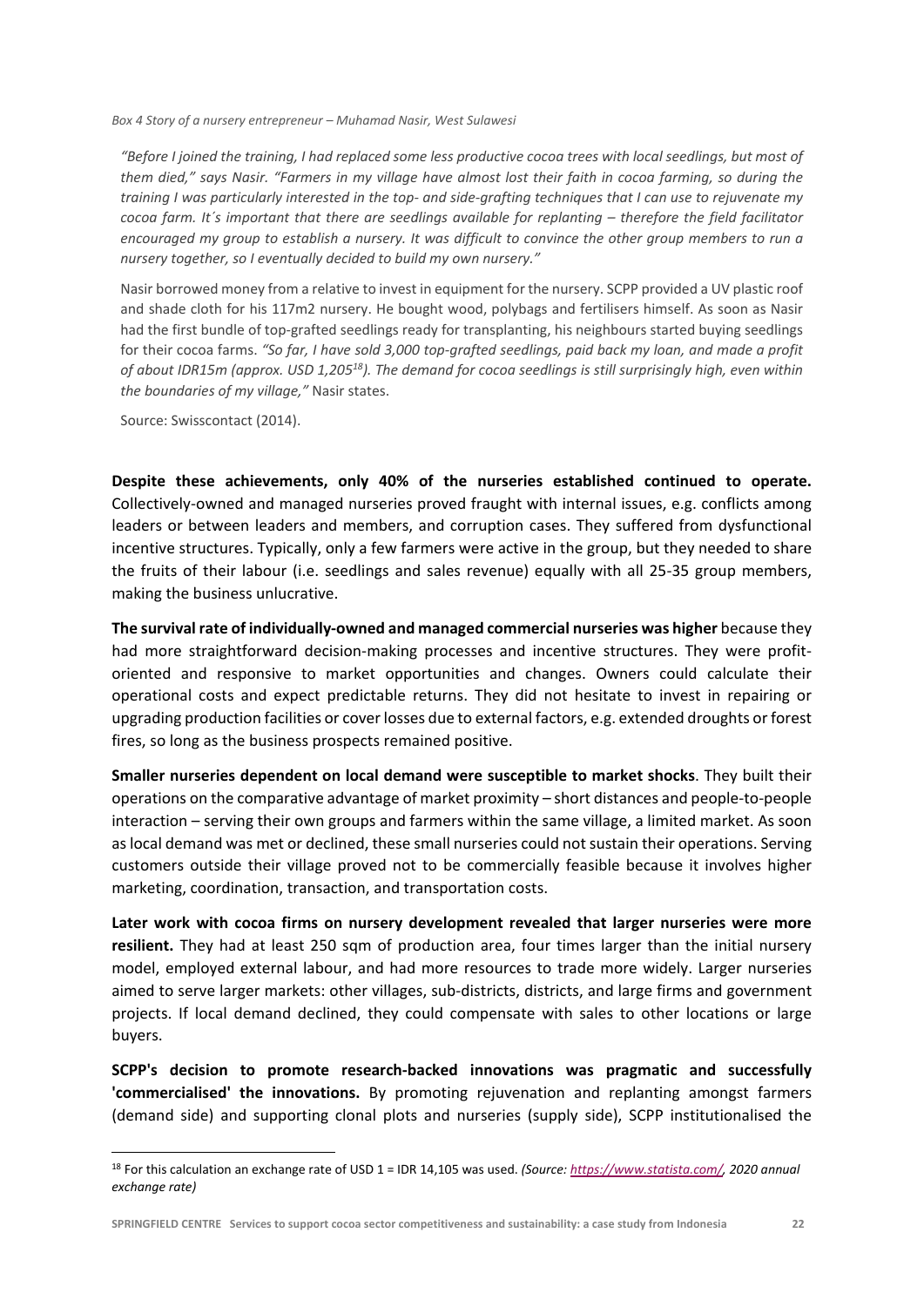innovations in a commercial delivery model. So long as cocoa prices remain within a reasonable price range, this supporting function should persist in Indonesia's cocoa sector.

## **Financial services**

#### *Intervention model*

**SCPP's access to finance interventions had three elements:**  strengthening the demand side, strengthening the supply side, and brokering relations between market actors on both sides:

- To improve the prospects of farmers to access financial services, SCPP delivered Good Financial Practices (GFP) training to cocoa farmers or their household members responsible for managing household finances, farmer groups, nurseries, and small traders. GFP covered financial literacy (financial goals, principles in managing incomes, expenses for consumption and investment purposes, assets, liabilities, risks, and contingency funds) and financial practices (simple bookkeeping to record cash flows, balance sheets, and financial planning). GFP also introduced basic knowledge of different financial products, their requirements, benefits and risks.
- To enable bank staff, especially loan officers, to assess the potential and risks of lending to the cocoa sector, SCPP developed and delivered two training modules. The first provided information about Indonesia's cocoa sector: conditions and growth patterns, the value chains and market actors involved, opportunities and constraints, categories and prices of cocoa beans, quality, certification, and traceability. The second dealt with financial issues in the sector: financial needs of different farmer categories, cultivation and harvest cycle and cash flow over the year, risks and how to mitigate them, different financial products, value chain finance and other financing schemes. SCPP also helped cooperatives establish a financial division and develop financial products for their members.
- To build better relations between banks and farmers, SCPP invited bank officers to participate in GFP training. Account officers delivered parts of the GFP training, e.g. financial products, and assisted farmers in opening saving accounts at the training locations. Using CocoaTrace data, SCPP identified farmers that were potentially eligible for bank loans (yield level above 500kg/ha and cultivation area above 1ha to ensure sufficient cash flow and repayment capacity) and offered them loan recommendations. Through networking events, SCPP introduced banks to potential clients (farmer groups, cooperatives, and traders) and their financial needs.

**To reduce the risk of loan default and indebtedness, SCPP began emphasising savings for cocoa**  farmers with low creditworthiness. A 2015 study<sup>19</sup> revealed that more than half of the cocoa farmers had an annual yield below 500kg/ha, i.e. weak business feasibility. They were encouraged to improve productivity using basic farming practices that did not require substantial working capital, e.g. improving field sanitation, pruning, side grafting of low-yielding mature trees, or gradually replacing non‐productive trees. These small investments could be financed without borrowing.

SCPP undertook other measures to improve farmers' access to finance. It supported farmer groups to acquire formal land titles from the National Land Agency that could be used as loan collateral. SCPP also explored mobile banking and mobile wallets to overcome the limited geographical coverage of bank branches. Unfortunately, limited phone coverage in rural areas impeded this solution. The fees charged by the providers were also too high for low‐value transactions by cocoa farmers.

<sup>&</sup>lt;sup>19</sup> Swisscontact (2015).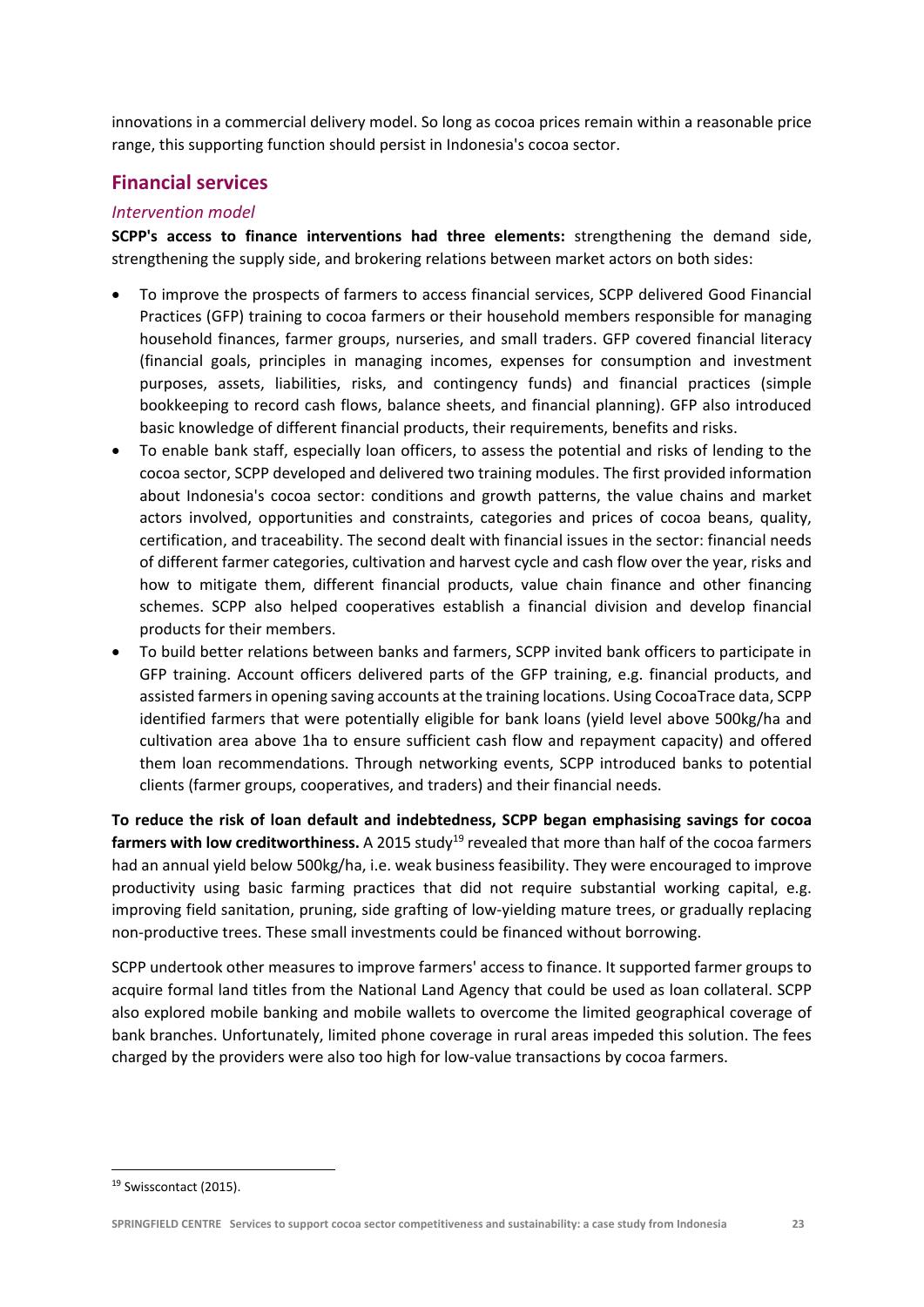#### *Outcomes*

*Box 5 End of programme results on financial services* 



Estimated 53,000 cocoa farmers, farmer organisations, and traders used loan and/or saving products with a total value of USD 30m



92,000 cocoa farmers trained on GFP by 455 master trainers

**SCPP's efforts to improve cocoa farmers' access to finance was underpinned by the GAP training and valuable data from CocoaTrace.** The GAP training improved farmers' creditworthiness by increasing their yields and incomes. CocoaTrace's data allowed banks to better understand cocoa farmers as customers, their financial histories, and whether they had a land title.

**SCPP also helped influence cocoa stakeholders to be less loan focused and more aware of the benefits of saving**. The private sector did not initially see savings as contributing to the sector's financial needs. A common refrain was that "farmers are too poor to save" and "they need a loan". That perception changed as stakeholders realised that most farmers were not creditworthy but still needed to build up the financial means to invest in their farms and set aside funds to make them less vulnerable to economic shocks.

**Despite these promising outcomes, the take‐up of saving and loan products was lower than expected.** The global price collapse exposed the underlying fragile business feasibility of cocoa farming and weakened the demand for financial services to rehabilitate cocoa plantations. Many cocoa farmers shifted the use of their limited financial resources to more rewarding income opportunities.

**Cooperatives failed to establish and deliver financial services to their members,** even though SCPP had provided intensive support, e.g. developing 13 business models and various loan schemes specifically designed for cocoa farmers and cocoa businesses. Few supported cooperatives that piloted saving and loan services could not scale up. They lacked the managerial and organisational capacity to manage large amounts of funding and pushing them to do so would increase the risk of fund misuse and embezzlement.

**Cocoa sector stakeholders did not adopt the functions delivered by SCPP**. Banks did not adopt the GFP training as a tool to expand their customer base in the cocoa sector and adapt the training modules for loan officers to their internal capacity building programme. The training modules were developed as technical inputs 'for banks' instead of 'with banks' as a new way of working in the cocoa sector. Similarly, other functions on loan recommendations based on CocoaTrace data, networking events, and support for land registration were not taken up by any market actors. This left questions about the sustainability of functions on access to finance in Indonesia's cocoa sector.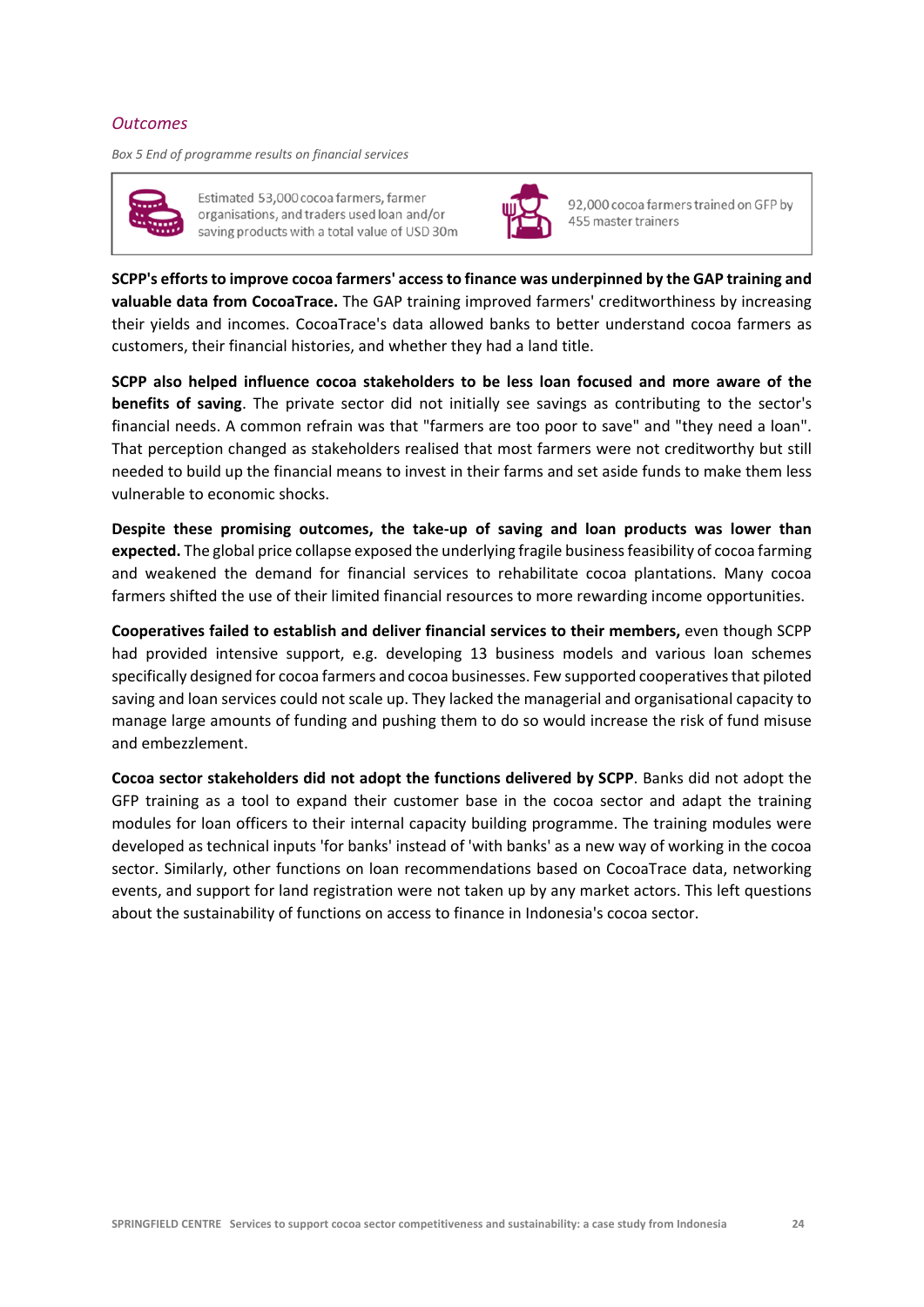# **LESSONS**

SCPP's experience in establishing and strengthening market functions to make Indonesia's cocoa sector more sustainable, competitive and resilient has highlighted several lessons that might be more widely applicable agricultural development initiatives. These lessons relate to the role of development organisations, the importance of doing the right type of analysis, and focusing on function before form.

# **Role of development organisations: provide or facilitate?**

#### *Direct delivery can be a valid tactic, but it must be guided by a vision for sustainability*

Programmes may contemplate direct delivery in underdeveloped markets to get things going. But they should consider carefully when this is appropriate and what risks need to be mitigated (see Table 5). This can be aided by having a realistic vision of sustainability from the outset, which can be translated into a transition strategy to guide the programme's actions over time.

*Table 5 When to consider direct delivery and how to manage its risks* 

| <b>Conditions and considerations</b>                    | <b>Risks and mitigation</b>                                        |
|---------------------------------------------------------|--------------------------------------------------------------------|
| • Strong rationale: a clear logic explaining how the    | • Direct delivery may take programmes into a <b>comfort zone</b> : |
| missing functions can unlock growth opportunities       | the longer a programme remains in delivery mode, the more          |
| and transform the sector, underpinned by robust         | difficult it is to facilitate others. It is best to keep direct    |
| evidence on their efficacy from pilot activities or     | delivery timebound and as a temporary role.                        |
| elsewhere.                                              | • Direct delivery may appear as an end in itself, but it needs     |
| • Weak supply side: no private and public service       | to be treated as a means to an end: creating momentum for          |
| providers with the immediate incentives and capacity    | sector-wide change by proving results, demonstrating               |
| to develop and deliver the service in target locations  | commercial feasibility, and stimulating demand. This               |
| or supply chains.                                       | perspective needs to be maintained throughout the process.         |
| • Ascertained (latent) demand: private actors with a    | Direct delivery cannot just be about 'chasing numbers'.            |
| willingness to pay but not yet fully convinced          | • Although widely assumed, demonstration effects rarely            |
| whether and how the services would satisfy their        | trigger spontaneous uptake. A clear pathway for                    |
| needs.                                                  | transitioning services to willing and capable service              |
| • High barrier to entry: the initial development of the | providers is needed from the beginning. Programmes need            |
| services involves substantial investment, time, and     | to identify and support potential providers to take up and         |
| risks that cannot be borne solely by individual market  | deliver the services and test that the delivery model fits with    |
| actors.                                                 | their incentives and capacity.                                     |

SCPP stepped in to provide farmer training and traceability services because no market actor was willing and capable of doing it. Developing and delivering a farmer training curriculum that guaranteed yield increases and certification was not an easy task. Establishing a traceability system and ensuring error‐free functionalities demanded substantial upfront investment and client management. Reaching a large number of cocoa farmers and traders in widely dispersed rural areas was another challenge.

Supported by donors and cocoa‐buying firms, SCPP filled this gap to demonstrate that farmer training and traceability made business sense as part of cocoa firms' supply chain management. SCPP then transitioned these traceability functions to market actors who had the incentives and capacity to continue them: cocoa buyers, CHs, and Koltiva. Some cocoa buyers and CHs delivered some of the traceability functions using their internal teams as part of their supply chain consolidation. Others subcontracted it to Koltiva, which had the incentive to offer the full suite of traceability functions.

### *Ensure feasibility for commercial delivery within prevailing capacity and affordability*

Aid funding risks creating gold‐plated solutions: ideal and comprehensive solutions that are not feasible in a commercial setting. SCPP could afford comprehensive training modules and CocoaTrace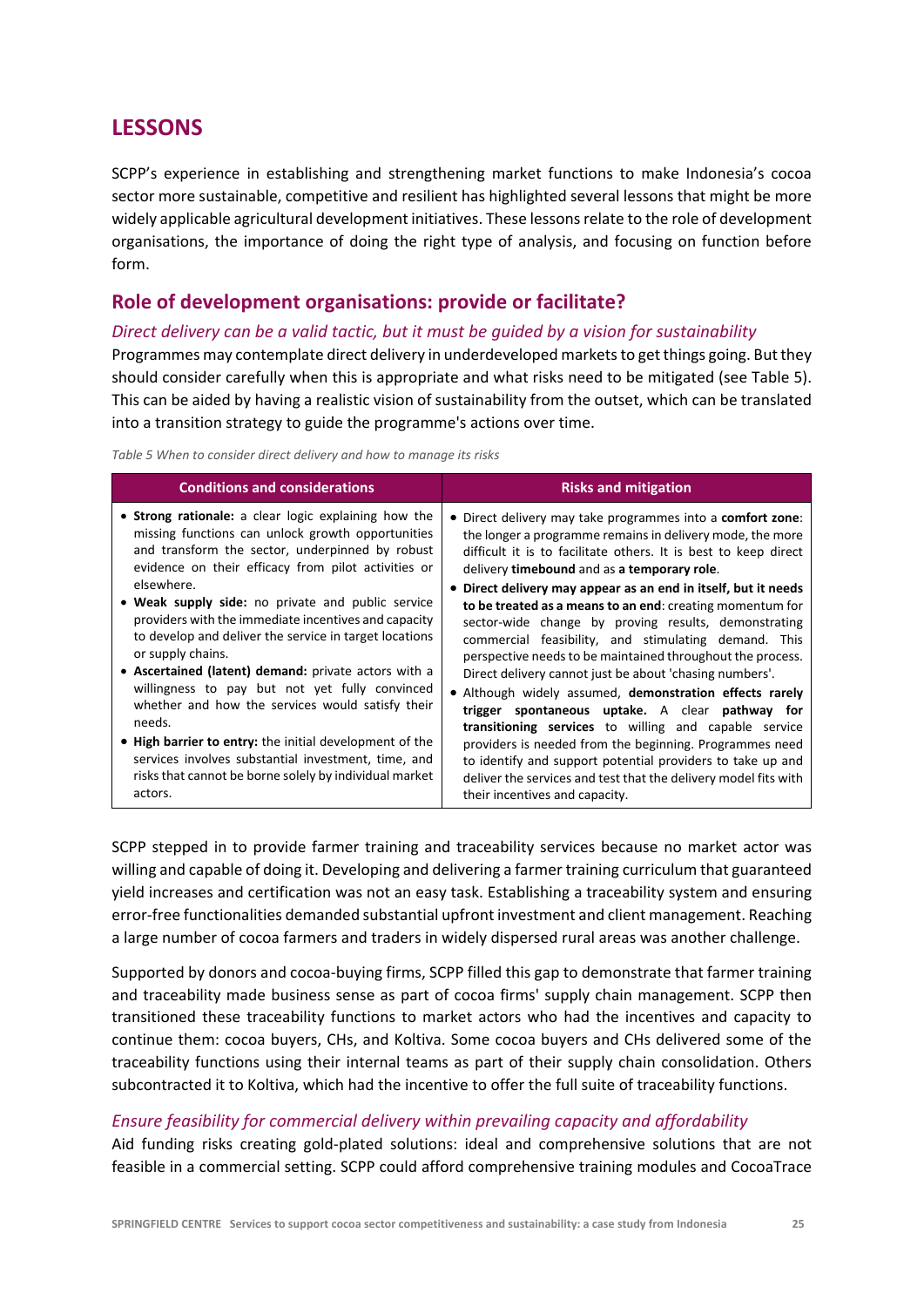functionalities because donors covered the development and delivery costs. Cocoa buyers, CHs, and Koltiva had to streamline the content of farmer training and CocoaTrace functionalities, stripping them to the bare minimum to afford the delivery costs. If the vision is a commercial delivery model, then the initial design of the solutions needs to be 'right‐sized' to that reality. It can save time and money and simplify the transition process.

#### *Build on what's already there*

It's easier to add new functions to existing businesses than to set up new businesses specifically for delivering those functions. Established enterprises have better capacity and incentives to integrate new functions that can strengthen their core business, and to operate with economies of scale to improve viability and resilience. For example, cocoa buyers successfully integrated certification training and some traceability functions into their supply chain operations, while newly established cooperatives and groups struggled.

#### **Do the right kind of analyses**

#### *Start with a feasibility analysis and revisit it regularly*

Feasibility analysis of farming business models needs to inform the selection of an appropriate sector growth strategy, e.g. expanding supply base by engaging many more producers or consolidating production to a smaller number of higher-performing producers. Such analysis needs to identify critical income and cost components, their sensitivity to external factors, e.g. changes in farmgate or input prices, and help build an understanding of farmers' incentives.

Starting in a context of supply shortages and high cocoa prices, SCPP did not explicitly check the business viability of smallholder cocoa farming. The price slump forced SCPP to do this. It exposed some fundamental problems in the relationship between the cost of inputs and investments, and their returns on yields and profits: only farmers with certain yield levels and characteristics could survive in the long run.

In hindsight, the feasibility analysis could have advised cocoa buyers to be more selective already in stage 1: investing in farmers with the right characteristics, e.g. those who had adopted critical GAP elements and achieved a minimum level of productivity. It could also have pointed to risk mitigation options against the price drop, e.g. temporarily adjusting price premiums to retain prospective farmers.

#### *Perform cost‐benefit analyses for the adoption of recommended practices*

A widely‐held assumption is that farmers do not follow good practices because they do not know how – a knowledge problem. In reality, it is often an incentive problem: adopting new practices entails additional cash, labour, time, complexity or risk. Farmers weigh these 'costs' against the expected benefits, and if the net benefit is not sufficient, they will not follow the recommendations. Cost‐benefit analysis provides clarity on these issues and helps reveal potential drivers or blockers of behaviour change. For example, a potential solution to reduce the adoption costs of composting is to promote local mechanisation services for digging composting trenches and chopping organic materials instead of promoting manual labour. Similarly, a cost‐benefit analysis can determine the minimum supply volumes, margins, and the optimum number of farmers to attract more traders to invest in the delivery of certification training and other traceability functions.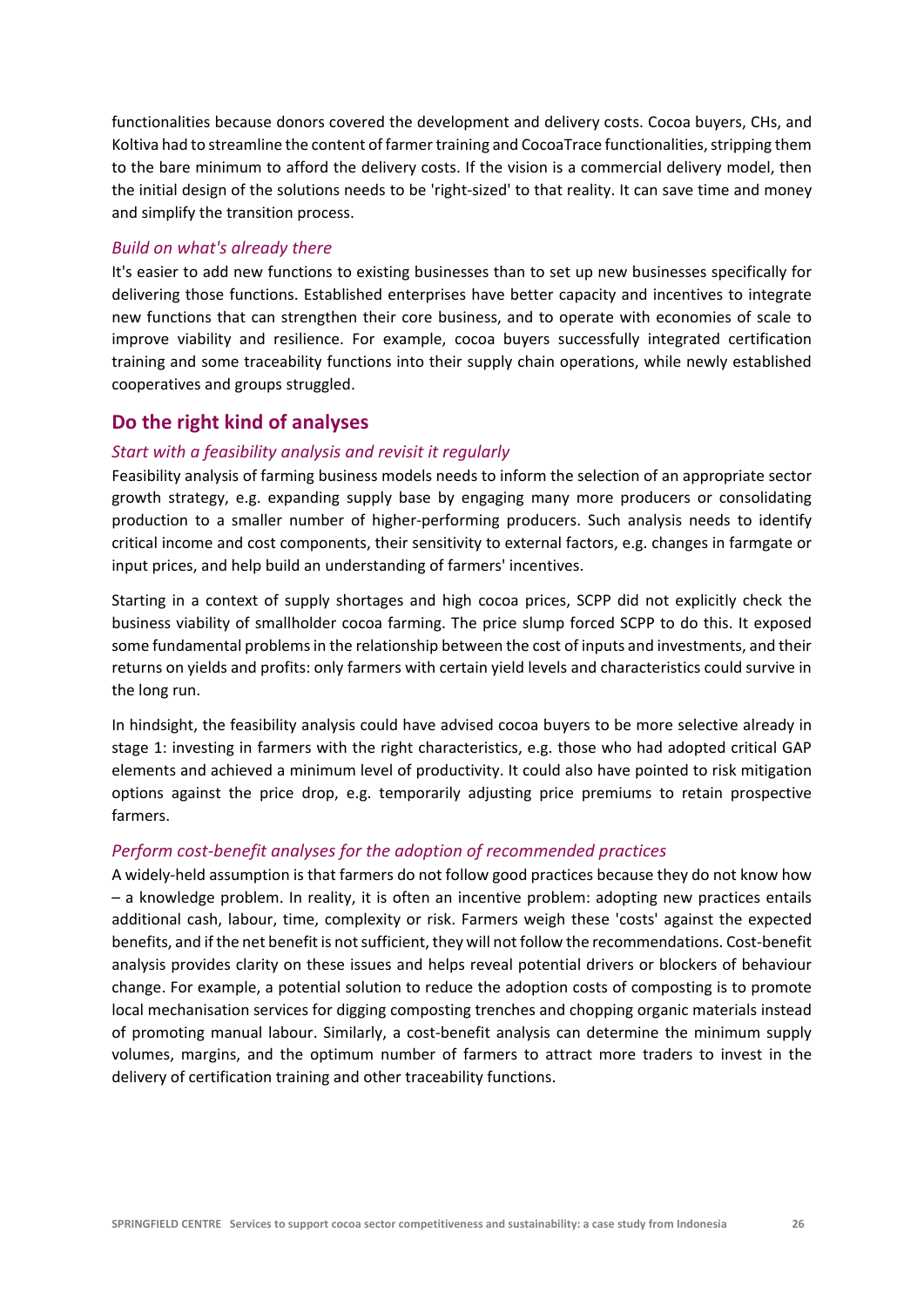# **Form follows function**

#### *Organised collective actions are not a panacea for farmer problems*

There is a development and philanthropic belief that collective forms, such as farmer groups and cooperatives, can deliver better services and benefits to farmers than those provided by 'exploitative' individual traders and intermediaries. This belief is premised on altruism: that farmers behave in the best interest of other fellow farmers. Farmers help, not exploit, each other.

SCPP's experience showed that this assumption is not (always) valid. Group- and cooperativedelivered functions (e.g. nurseries or CH functions) mostly failed due to internal conflicts and dysfunctional incentive structures, i.e. behaviour that was not altruistic but driven by individual interests. If a private nursery delivers a bad service to its customers, it loses customers and business. With group-based businesses, the profit motivation is often less clear (especially if they are propped up by project funding), as is the accountability. Members of the group can find it hard to vote with their feet when they are not getting what they need. A collective form is no guarantee of effective or fair delivery of a function. Some functions often do need to be delivered on a collective basis (e.g. representation, advocacy or setting industry codes of conduct) but that determination should be led by analysis not driven by prescription.

#### *Focus on market actors with the strongest incentive and capacity to perform the function*

A key lesson seems to be to identify market actors, whoever they are, that have the strongest incentives and capacity to perform the function. In planting material provision, individually‐managed nurseries could survive better because they had a more transparent incentive structure and straightforward decision‐making process than group‐based ones. The few group‐based nurseries that did survive were operated by a small, tight group of farmers with aligned interests and a clear division of tasks and responsibilities for running the business.

In the case of traceability services, cooperatives and local traders had limited capacity in terms of people, finance and logistics. They were not able to deal with the complex tasks of running certification training, IMS, and ICS, let alone providing seedlings, fertilisers, and finance – the Certified‐Farmer Support Package (CFSP). Only international cocoa firms had the capacity to deliver the traceability functions in‐house or outsourced.

#### *Size does matter for resilience against market shocks*

Large enterprises with the capacity and economies of scale to serve diversified markets can weather fluctuations. This builds resilience into the system. Larger nurseries could respond to demand outside their districts. They could acquire business licenses and satisfy the legal commitments to produce a minimum number of seedlings for certification. They could meet government procurement requirements and thus win government contracts – the only sizeable demand for cocoa seedlings amidst slumping cocoa prices. In contrast, micro‐scale nurseries could only serve local needs. They did not have other options and had to cease operation when local demand diminished. This left those farmers who did want to buy planting materials vulnerable. Local is not always best.

# *Be mindful of the differences between programme MRM (monitoring and results*

### *measurement) and MIS (management information system) needed by market actors*

SCPP's monitoring and results measurement relied on Koltiva's CocoaTrace platform. While there are some overlapping data requirements of the market actors using CocoaTrace and the aid-funded SCPP, there are also different – even competing – needs. With the benefit of hindsight, SCPP would have benefitted from having more capacity to establish and operate its own MRM system, in addition to and complementing Koltiva's traceability system.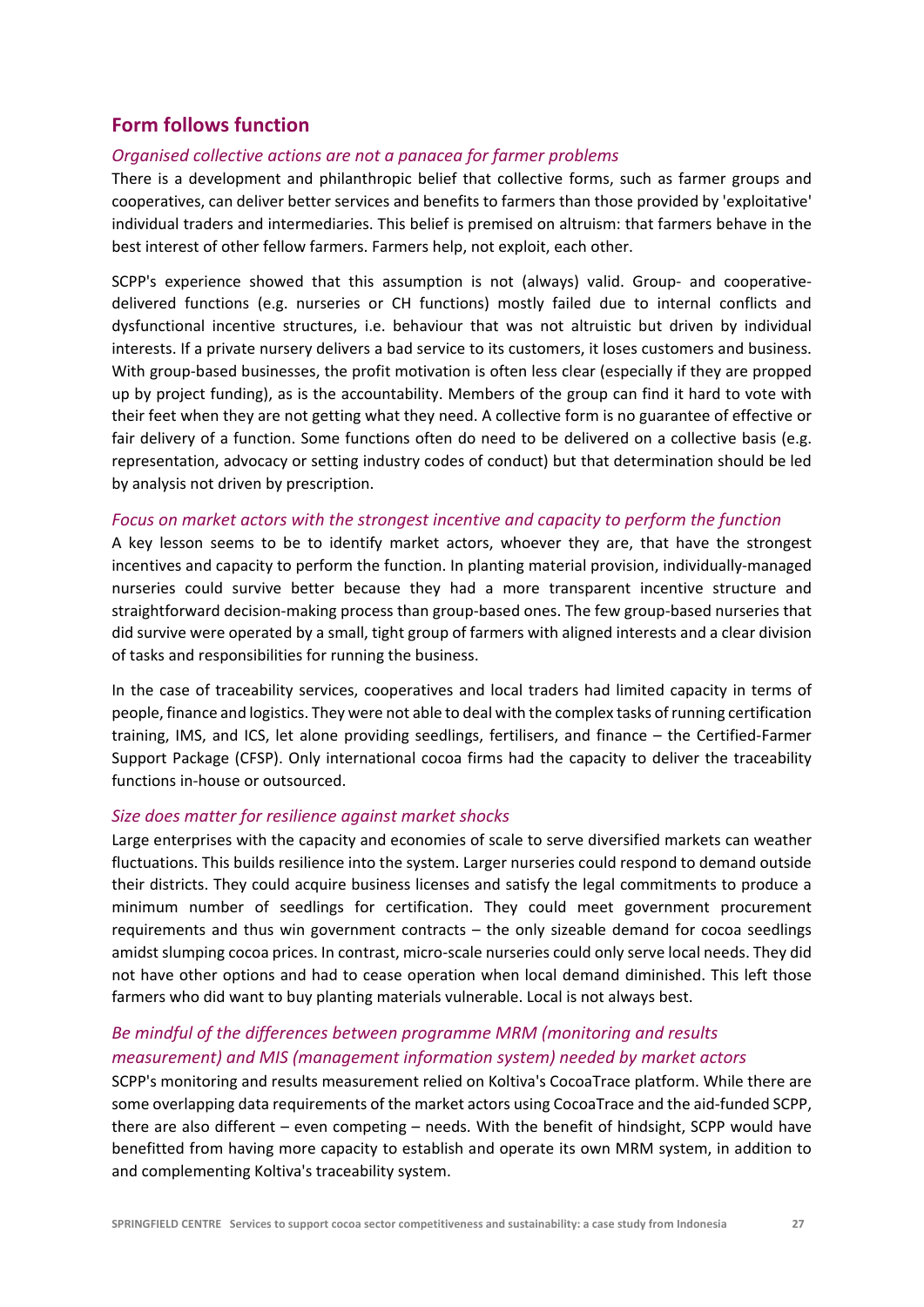As a development initiative, SCPP required data to help it manage different interventions with distinct objectives targeted at the sector's development. It needed to be able to 'step back' from delivery of activities to assess more strategically whether its actions were having an impact on the sector  $$ whether it was doing the right thing, as well as doing things right. It needed to be able to extract data and insights needed by its development funders.

CocoaTrace, as a commercial service, was not set up to accommodate all development indicators required by many donors – many of which were irrelevant for private clients. Traceability requires a defined data set and level of coverage. Adding new indicators to the platform is costly, takes up space and resources, and can slow down the system.

Not all the programme's measurement requires the comprehensive and routine coverage provided by CocoaTrace's traceability service. Many developmental indicators, studies on specific topics, etc. could be captured through smaller sample sizes and periodic assessments without needing to be integrated into and burdening CocoaTrace.